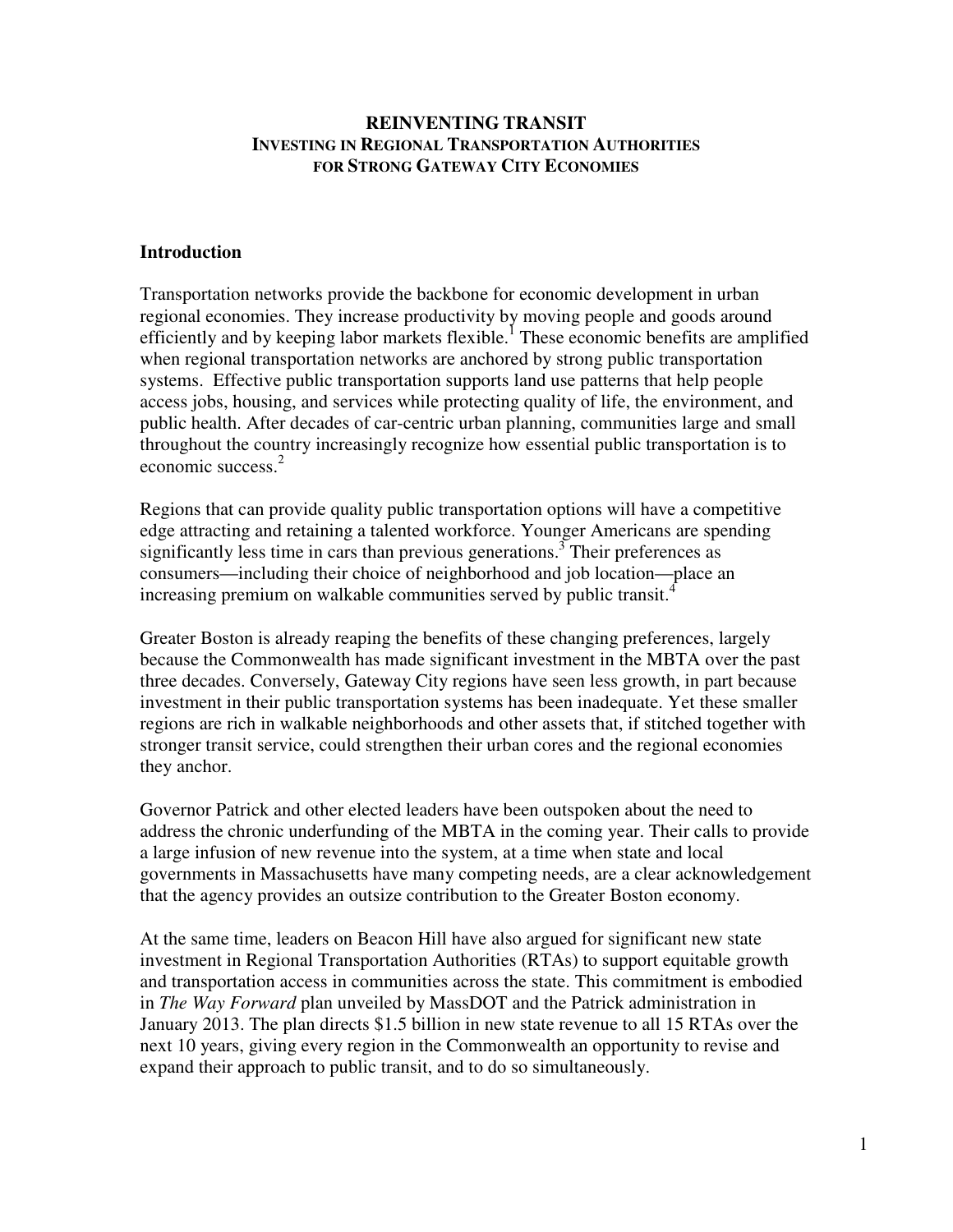After many years of overlooking the value of RTAs, some may discount the proposed investments in these agencies as a bargaining chip to build a political coalition for new MBTA revenue. This concern could lead the Legislature to continue underfunding the RTAs, or worse yet, to provide these systems with new resources without any real expectation that the investment will lead to significantly enhanced RTA performance.

As state leaders debate and structure new RTA funding, it is critical that they re-envision the role of these agencies in an integrated, public transit system that embodies a statewide culture of public transit and transit-oriented development, and views Gateway Cities as engines of more balanced regional economic growth.

MassDOT and the RTAs have started to lay the groundwork for achieving this vision. Together, they are reforming the ways they plan and deliver RTA service, and they are developing methods for making smarter capital investments with state resources. They are also taking steps to integrate across agencies for more seamless delivery of services, both RTA-to-RTA and from MBTA-to-RTA. While these reforms are necessary, making public transportation a competitive asset for these midsize cities and their regions will require bold innovation that will only come when leaders from beyond the traditional community of transportation stakeholders are inspired by the opportunity.

This report seeks to nurture this broader-base of interest in reinventing RTAs for stronger Gateway City economies by highlighting the link between public transportation and economic growth (Section I); providing a primer on important factors to consider with respect to capitalizing the RTAs (Section 2); surveying the landscape of innovation in the delivery of public transit in small to midsize urban regions (Section 3); and offering highlevel recommendations to state leaders preparing to make major decisions that will have an enduring influence on transportation networks across the Commonwealth (Section 4).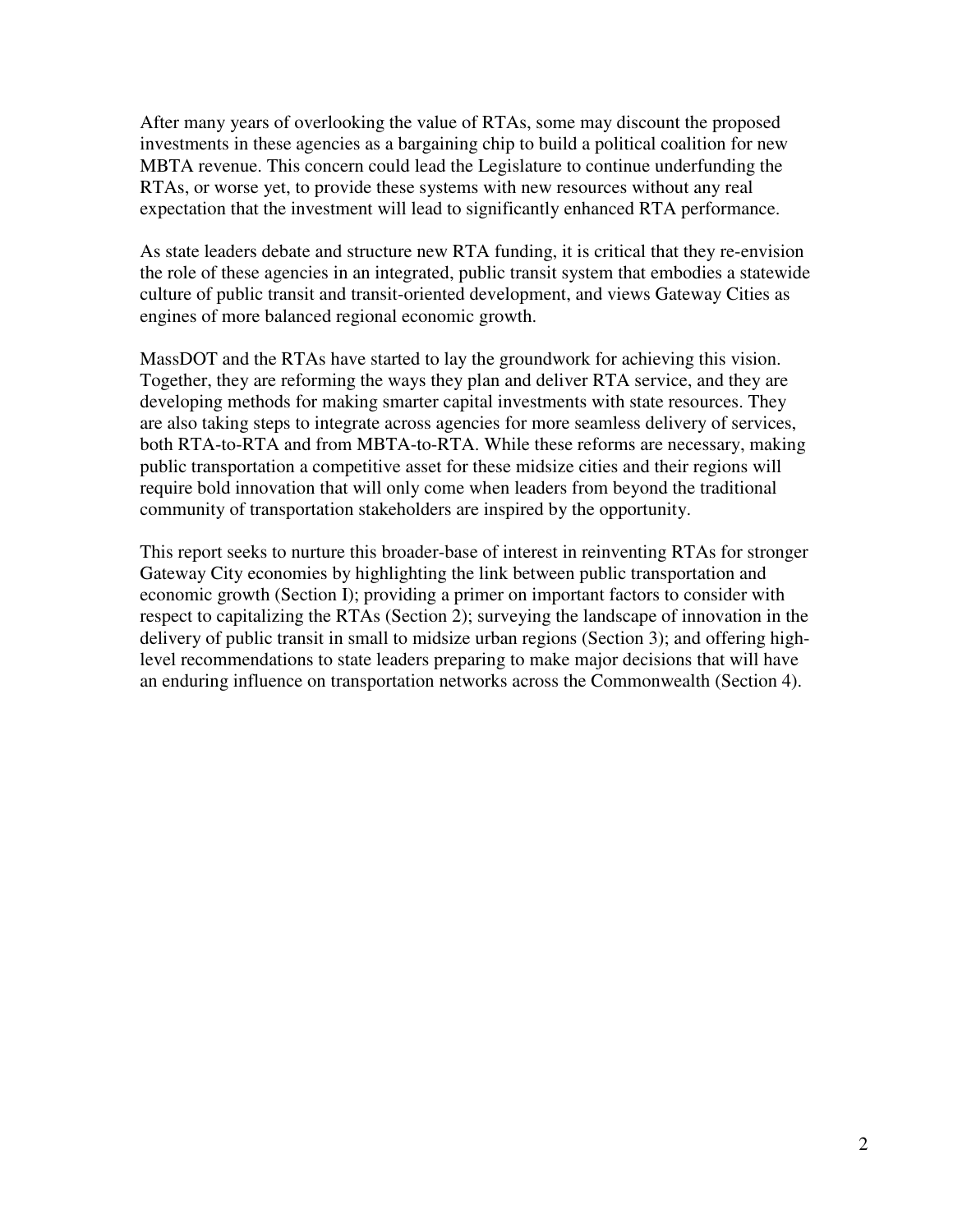# **I. Reinventing Public Transit, Rebuilding Gateway City Economies**

Massachusetts's Gateway Cities, like most small-to-midsize industrial cities in the United States, have struggled to regain their footing in a changing economy. Manufacturing decline and the suburbanization of jobs have drawn investment away from these urban centers, stripping away the tax base they need to reposition themselves and compete for new knowledge industries.<sup>5</sup> This section explores the important role of regional transportation authorities in rebuilding Gateway City economies over both the short term and the long term.

# **A. Short-Term Economic Gains**

By connecting more residents to viable job opportunities, investments in regional transit agencies that enhance service can generate sizeable economic impact in the short term for Gateway Cities, their regions, and the Commonwealth as a whole.

Recent analysis by the Brookings Institution shows that the decentralization of jobs has been particularly strong and continues at a particularly fast pace in Gateway City regions. Among smaller US metro areas, Worcester has one of the most decentralized employment patterns, while Springfield exhibited one of the most rapid decentralization trends between 1998 and  $2006$ .<sup>6</sup> This job sprawl, combined with inadequate public transit service, means that fewer than one-quarter of all jobs in Greater Springfield and Worcester are accessible by transit with a less than a 90-minute one-way commute.<sup>7</sup>

Faced with relatively longer commutes, Gateway residents dependent on public transit have difficulty accessing jobs, and too many simply give up. On average, their labor force participation rates are 2.5 percentage points below the overall Massachusetts rate of 68 percent. Excluding cities near Greater Boston and the core MBTA service area, labor participation rates in Gateway Cities are significantly lower: in Pittsfield it is 4 points lower, in New Bedford it is 6 points lower, and in Holyoke it is 12 points lower (Figure 1).



# **Figure 1: Laborforce Participation Rate** (2009-2011average)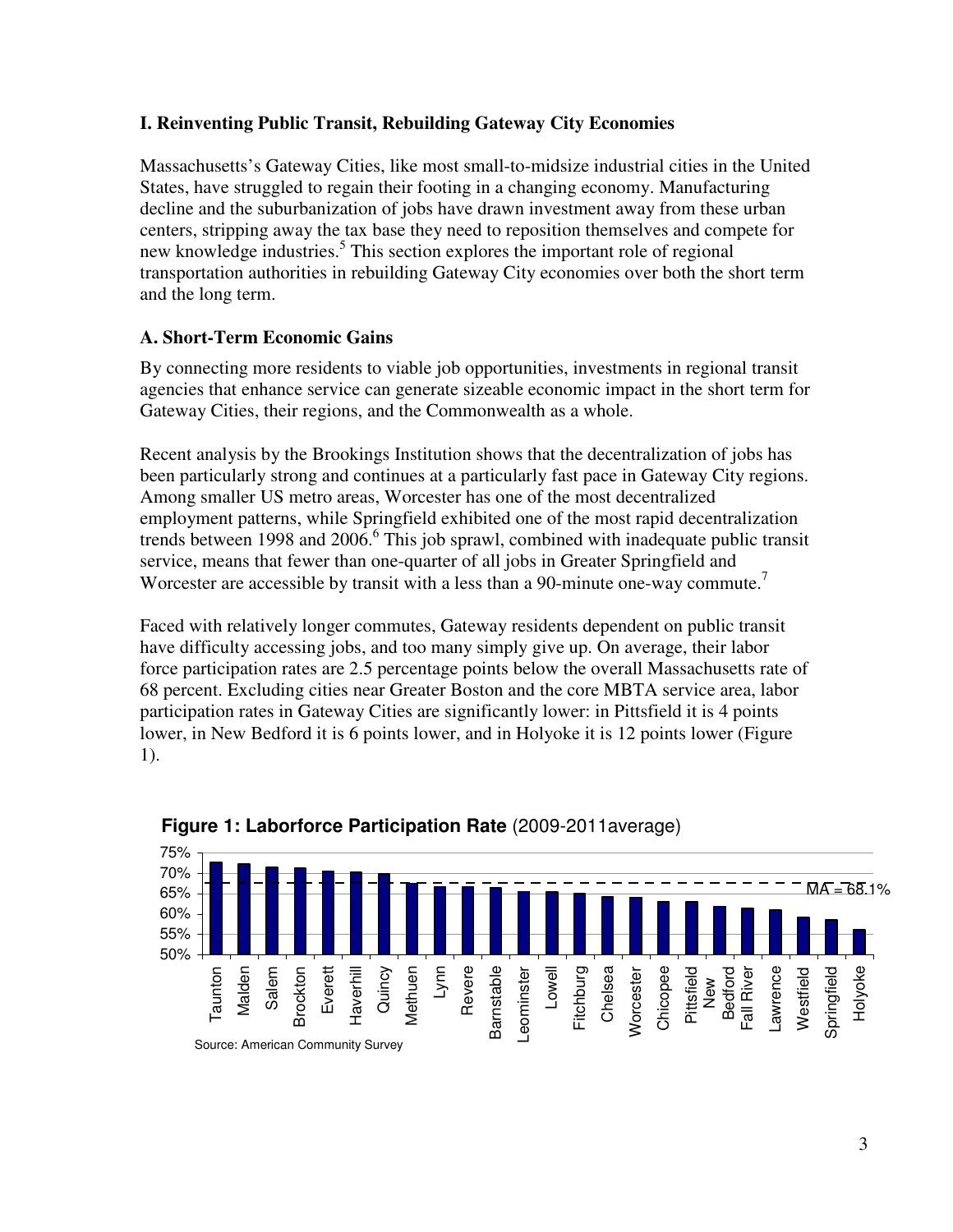Gateway Cities' underparticipation in the labor force not only affects local economies, it keeps a lid on the state's economic prospects as a whole. If all Gateway City residents engaged in the labor force at the overall statewide rate of 68 percent, Massachusetts would be home to nearly 50,000 more workers. If these additional workers held only minimum wage full-time jobs, it would amount to more than \$780 million in annual wages circulating throughout both local economies and that of the state, adding to the tax base.

Three pieces of evidence suggest that expanded service would lead to higher rates of labor force participation in the short term:

First, MassDOT data show that enhancing RTA service (measured in revenue hours) leads to directly proportional expansions and contractions in ridership. This study provides solid evidence that if more service were available, more residents would be riding public transit (Figure 2).





Second, commuting data provided by the U.S. Census Bureau demonstrates a strong positive relationship between the share of Gateway City workers riding public transit and the share of residents actively engaged in the labor force (Figure 3). While this correlation should not be mistaken for causation, the pattern is unmistakable.

Third, rigorous research on small-and-midsize cities in the Midwest shows that metros with strong public transit bus service have higher population and employment growth and lower growth in public assistance (including food stamp use) and unemployment. $8$ Evidence also shows that the long-term employment and earnings prospects among economically disadvantaged, carless youth are much improved by access to reliable, affordable public transit. Particularly compelling, this research shows that ease of travel during their formative years enables adolescents and young adults to gain early work experience, as well as access to schools and job-training centers, delivering earnings gains that persist as they move into adulthood.<sup>9</sup>

In addition to increasing labor force participation, improving public transit networks in Gateway Cities would have other immediate economic benefits. Public transit riders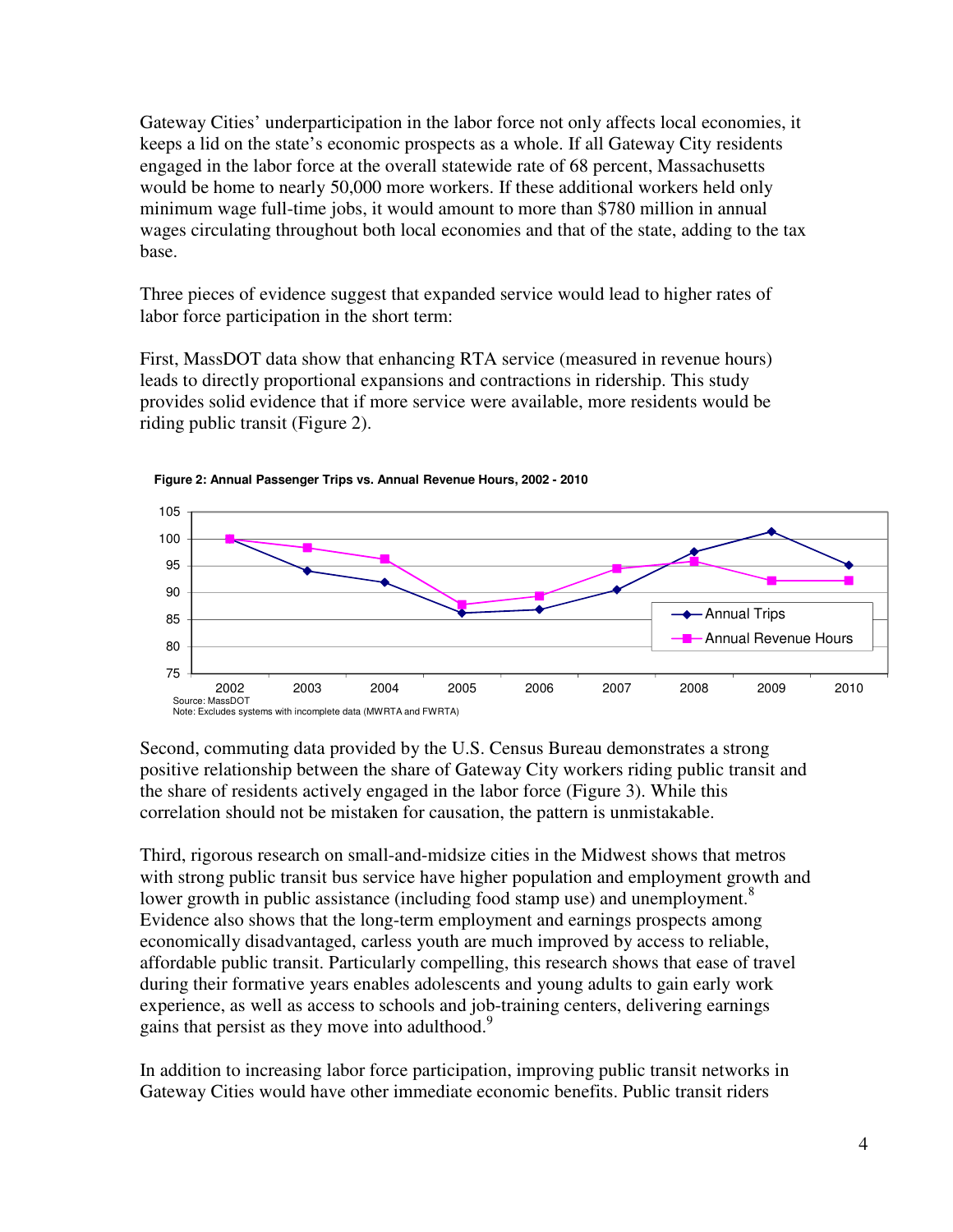currently spend twice as long travelling to work than those traveling by car. Service improvements that lower the time cost of travel might enable residents to work more hours and/or spend more time with their families. Service improvements that allow lowwage Gateway City workers to forgo vehicle ownership would produce significant savings for these families.<sup>10</sup> Government at all levels would see a fiscal benefit from more stable, economically resilient families. Furthermore, these families could substitute spending on vehicle expenses for good and services that would likely have a much greater impact on the local economy.





# **B. Long-Term Economic Potential**

The long-term role for regional public transit in Gateway Cities varies in relation to each community's place in the Commonwealth's economic geography. Gateway Cities fit into three categories:

- **Satellite Cities.** For Gateway Cities with close proximity to Greater Boston, the long-term growth opportunity provided by RTA transit flows mainly from providing better connections to jobs in the urban core by linking to MBTA commuter rail service.
- **Regional Cities.** RTAs operating beyond the MBTA service area represent these cities' public transportation backbones, connecting residents to jobs across their regions. For these systems, long-term economic gains will come through facilitating more efficient land-use patterns in their metropolitan areas.
- **Regional Hubs.** A number of Gateway Cities play dual roles, serving as both a regional hub and a satellite at the edge of the Greater Boston economy. For these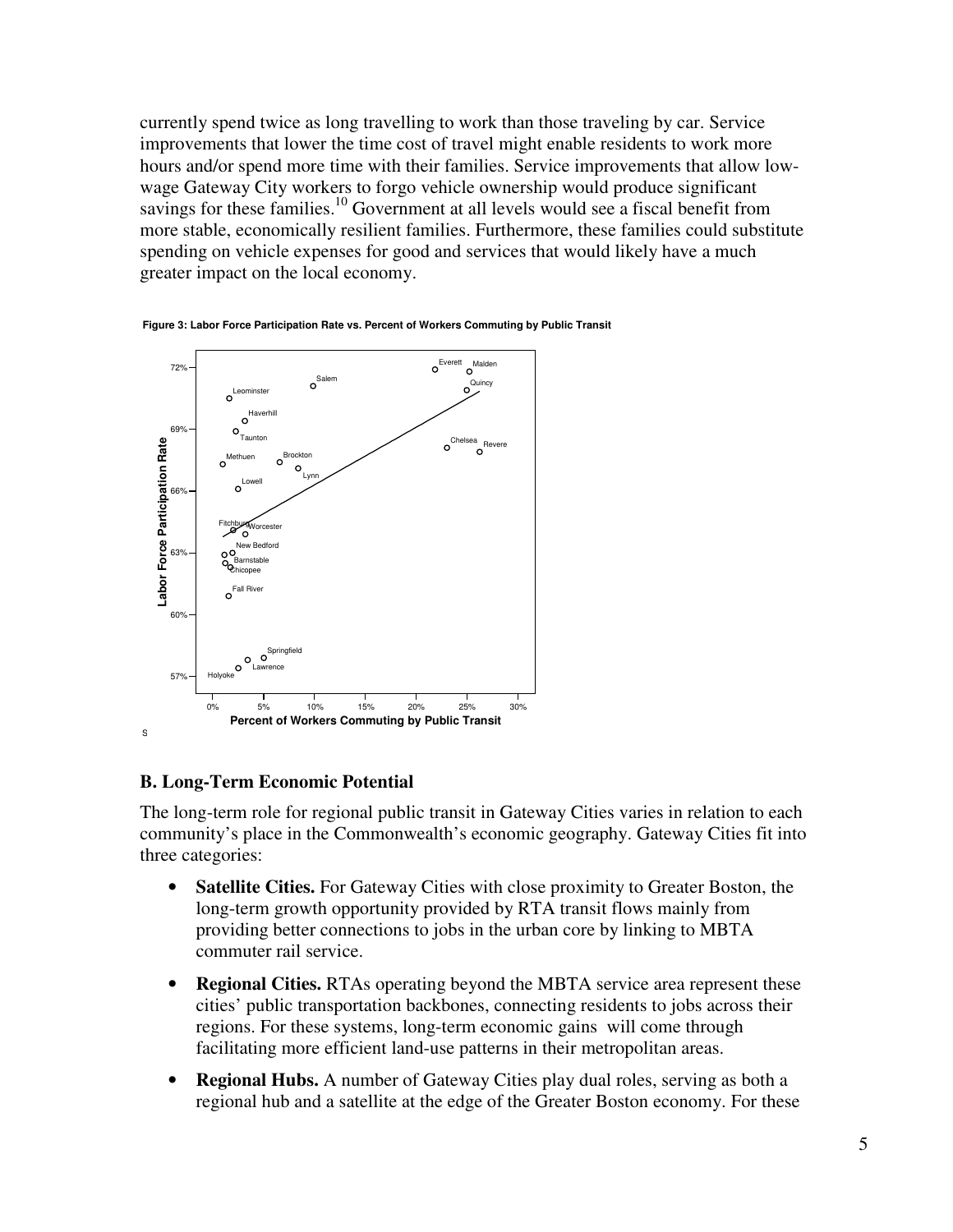places, the strategy is mixed: growth will come from stronger connectivity to the Boston metro core through integrated RTA-MBTA service, but the majority of residents will work locally, and so RTAs must also provide strong service to regional employment centers.

Depending on where a city fits within this typology, investments in regional transit will support the growth of the Massachusetts economy over the long term by expanding housing supply, facilitating more efficient and productive regional development patterns, and increasing local consumer spending power.

# **1. Expanding housing supply**

For Satellite Cities and Regional Hubs in particular, improving RTA service is critical to any strategy seeking to address the drag that Boston area high housing costs places on job creation. As new research from Northeastern University's Dukakis Center powerfully demonstrates, the state's restricted housing supply is perhaps the most significant constraint on job creation, especially for mature industries with tight operating margins, which provide a wide array of middle-skill jobs essential to middle-class families in all parts of the Commonwealth.<sup>11</sup>

Northeastern's analysis shows that future housing demand will come largely from households amenable to urban living, which means there is a real opportunity to make Gateway Cities stronger residential centers. However, without high quality transportation service, it will be difficult for them to fulfill this potential.

Renewed interest in residential urbanism is largely rooted in the lower cost of living cities often provide.<sup>12</sup> Because the current public transportation service in Gateway Cities is inadequate, relatively lower Gateway City housing costs are largely offset by the high cost of commuting to jobs from these locations in private vehicles. On average, for residents living in Gateway Cities within Greater Boston, combined housing and transportation costs are just 5 percentage points lower than the Hub's regional average (Figure 4).This modest differential does not provide a strong incentive to relocate to more distant Gateway Cities.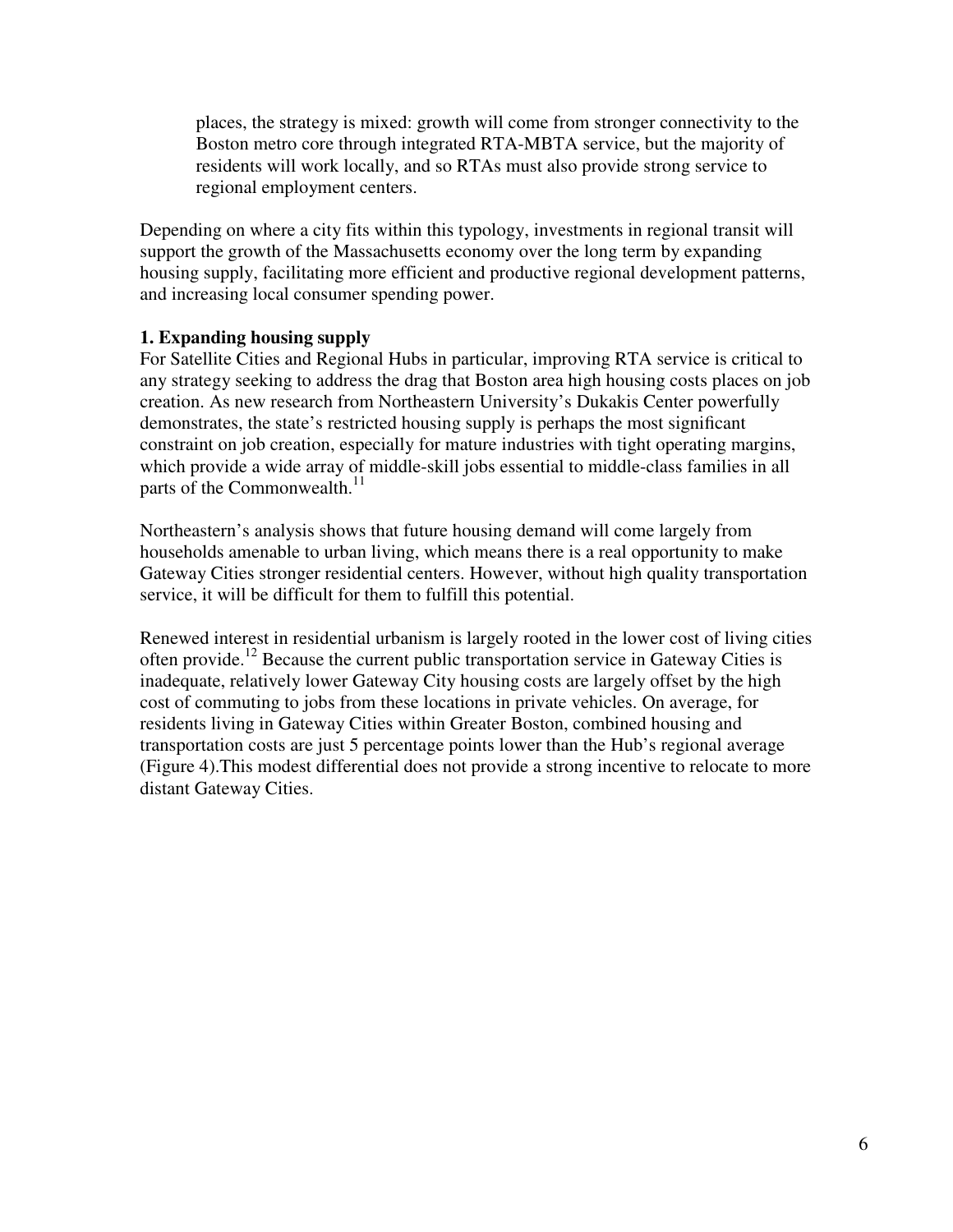| Gateway City      | Median Household<br>Income | Housing Costs as a<br>Percent of Median<br>Household Income | <b>Transportation Costs</b><br>as a Percent of<br>Median Household<br>Income | Housing and<br><b>Transportation Costs</b><br>as a Percent of Median<br>Household Income |
|-------------------|----------------------------|-------------------------------------------------------------|------------------------------------------------------------------------------|------------------------------------------------------------------------------------------|
| <b>Brockton</b>   | \$51,577                   | 24%                                                         | 20%                                                                          | 44%                                                                                      |
| Chelsea           | \$40,388                   | 21%                                                         | 14%                                                                          | 35%                                                                                      |
| Everett           | \$50,311                   | 22%                                                         | 15%                                                                          | 38%                                                                                      |
| <b>Fall River</b> | \$38,297                   | 19%                                                         | 23%                                                                          | 42%                                                                                      |
| Fitchburg         | \$49,422                   | 22%                                                         | 23%                                                                          | 45%                                                                                      |
| Haverhill         | \$62,045                   | 24%                                                         | 21%                                                                          | 45%                                                                                      |
| Lawrence          | \$35,976                   | 20%                                                         | 19%                                                                          | 39%                                                                                      |
| Leominster        | \$59,709                   | 23%                                                         | 23%                                                                          | 47%                                                                                      |
| Lowell            | \$51,156                   | 20%                                                         | 19%                                                                          | 40%                                                                                      |
| Lynn              | \$43,661                   | 22%                                                         | 18%                                                                          | 39%                                                                                      |
| Malden            | \$55,899                   | 25%                                                         | 16%                                                                          | 41%                                                                                      |
| New Bedford       | \$39,147                   | 21%                                                         | 23%                                                                          | 44%                                                                                      |
| Quincy            | \$61,102                   | 24%                                                         | 18%                                                                          | 42%                                                                                      |
| Revere            | \$49,576                   | 23%                                                         | 17%                                                                          | 40%                                                                                      |
| Salem             | \$58,034                   | 24%                                                         | 19%                                                                          | 43%                                                                                      |
| Taunton           | \$56,773                   | 27%                                                         | 26%                                                                          | 53%                                                                                      |

Worcester \$48,348 22% 21% 43% **Average \$50,084 22% 20% 42%** Greater Boston \$75,209 28% 19% 47%

**Figure 4: Housing and Transportation Costs for Gateway Cities with Current and Proposed MBTA Service**

Source: Center for Neighborhood Technology

# **2. Facilitating more efficient and productive regional development patterns**

For all Gateway Cities, improved RTA service has the potential to reduce public infrastructure costs by supporting efforts to concentrate development. Strong transit service that makes urban areas more attractive to businesses and residents alike will also add to the tax base and fiscal capacity of Gateway Cities, reducing the need for state aid. If the state can translate these savings into lower tax rates, it will increase the long- term competitiveness of the Massachusetts economy.<sup>13</sup>

For satellite cities and regional hubs within commuting distance to Greater Boston's knowledge economy, stronger public transit will help concentrate employment within the region's core. This is critical for high-tech employers who need access to a large flexible labor market with specialized skills. By helping these companies centralize, strong transportation systems also support the formation of dense clusters of businesses in related fields, such as health care in Longwood Medical Center or biotechnology in Kendall Square. These clusters facilitate the face-to-face interaction critical for innovation and economic growth in the state's knowledge economy.<sup>14</sup> Research shows that residents experience a direct economic benefit from increased knowledge-based productivity in the form of higher wages.<sup>15</sup>

### **3. Increasing local consumer spending power**

For all Gateway Cities, building transportation networks that reduce vehicle travel frees money for circulation in the regional economy. In 2008, the average household in Massachusetts spent \$2,200 on gasoline alone. This amounted to \$5.4 billion, most of which left the state economy. Research shows that households in regions with strong transit networks save approximately \$500 annually in transportation costs. Because a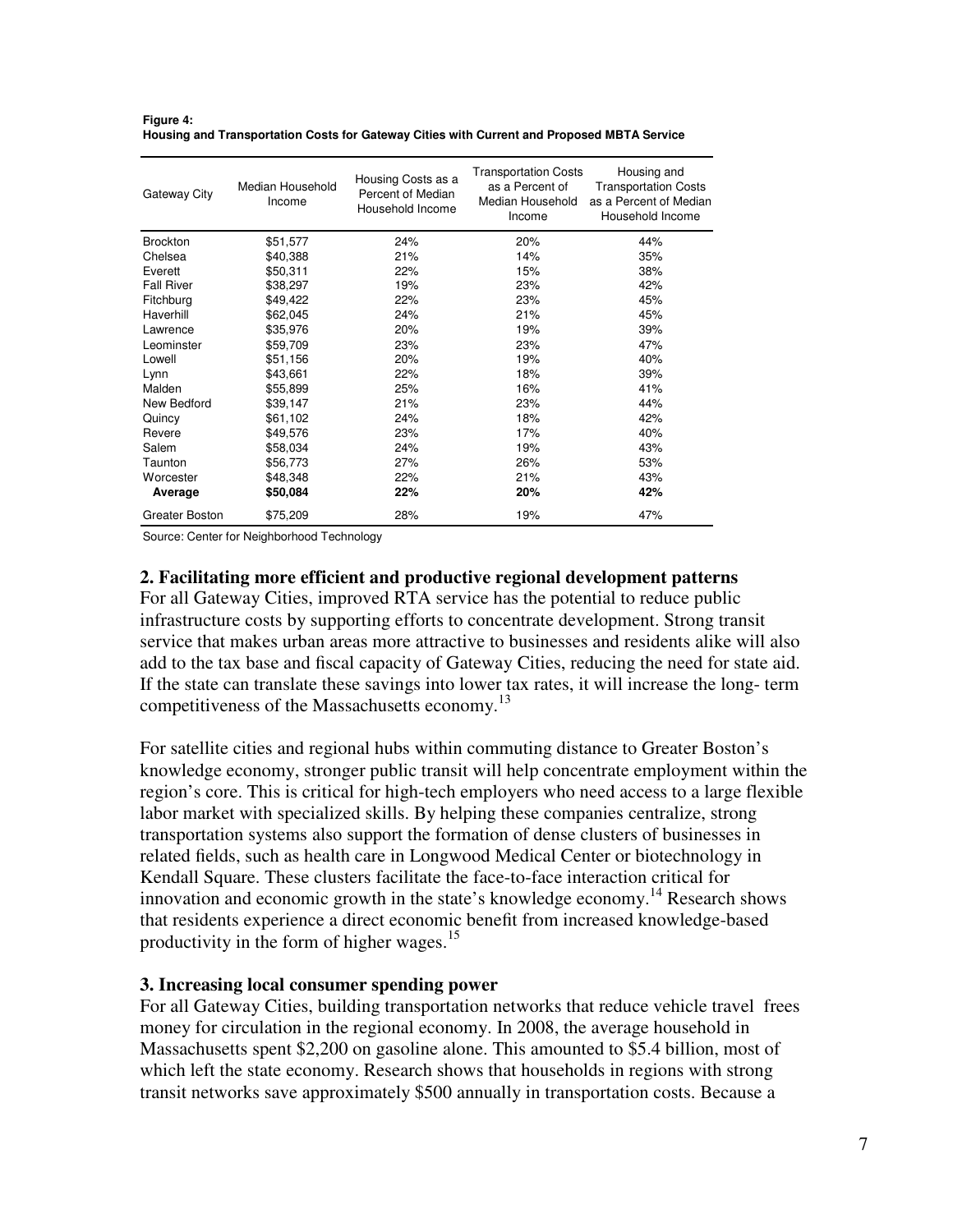much larger portion of this substantial savings will stay in the local economy, it generates large net regional economic benefits.<sup>16</sup>

The Massachusetts tourism industry also injects dollars into our local economies. Tourism currently accounts for 200,000 jobs in Massachusetts and \$26 billion in annual economic activity. It is a growing sector that offers employment opportunity across the skills spectrum.<sup>17</sup> Particularly for Cape Cod and the Islands and the Berkshires, major drivers in the state's tourism industry, stronger regional public transit service has the potential to provide real long-term value.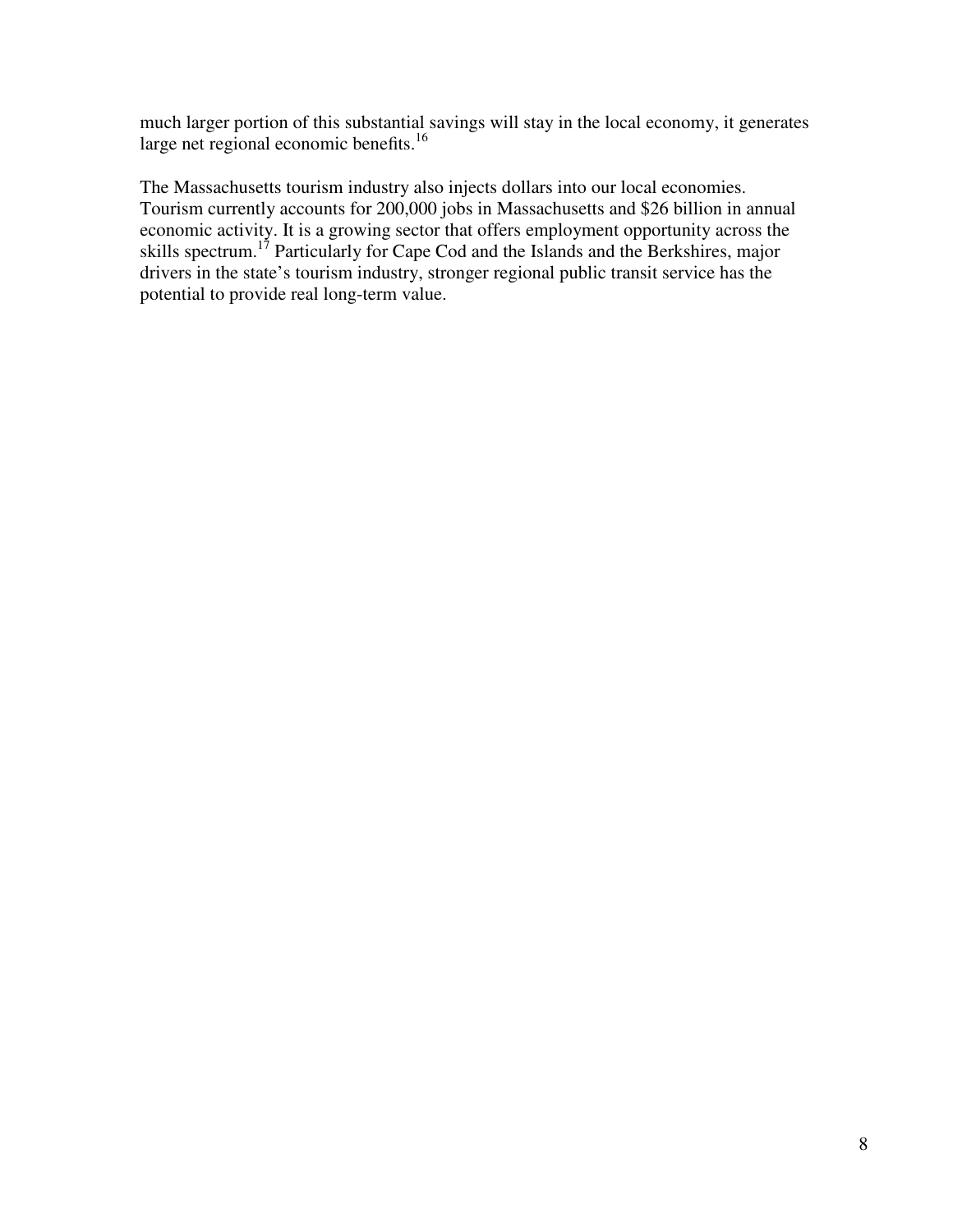# Understanding the Opportunity

(layout as a full 2-page text box with charts in right margin)

During the age of rail travel, most Gateway Cities had elaborate electric streetcar networks and interurban rail lines connecting them to one another and to Boston. Soon after the rise of automotive transportation, during the Great Depression and Second World War, these systems were systematically removed from all but a few large metro areas, such as Boston and New York. Today, as a result, smaller cities throughout the United States—Gateway Cities included—are entirely dependent on automotive travel. Residents who cannot afford to own and maintain a car must get around by public bus transit, and relatively few do (Figure 5).

On average, just 7.3 percent of Gateway City residents ride public transit to work. This is significantly lower than the state average (9.2 percent), and if you exclude Gateway Cities within the core MBTA service area, the figure drops to just 3.1 percent (Figure 6).

Inadequate service is clearly a factor in low ridership. Those who ride public transit to work spend nearly twice as long commuting as do those travelling by car. According to recent U.S. Census Bureau data, the average Gateway City public transit rider spends nearly two hours each day commuting to their place of employment. About one in ten Gateway City residents work second shift (after 4 pm) or very early shifts (before 5 am) on average. For these residents, limited RTA service rules out public transportation as a feasible option.

Gateway Cities retain large institutions and employers, including hospitals and universities with centralized locations and standard work shifts, that can ground public transportation networks. In Worcester, for example, hospitals employ more than 13,000 workers. Over 3,200 Worcester residents commute to work at UMass Memorial Health Center alone. Worcester colleges and universities, such as Clark University, Worcester Polytechnic Institute, and Holy Cross, employ more than 3,000 workers and, like other Gateway Cities, draw thousands of students. For instance, more 3,800 students who attend Quinsigamond Community College live within Worcester city limits and commute to campus each day (Figure 7).

While these institutions are clearly major employers with central locations, data show their workers are underrepresented among public transportation riders. Across all Gateway Cities, workers commuting to jobs in the education and health care fields make up 28 percent of all workers, but just 22 percent of all public transit riders.

Many believe that Gateway City regions lack the density to provide regular public transit service, but this is clearly not true. There is increasingly strong evidence in places such as Broward County, Florida, and elsewhere, that with good planning, public transit can perform efficiently without the high densities found in Greater Boston.<sup>18</sup>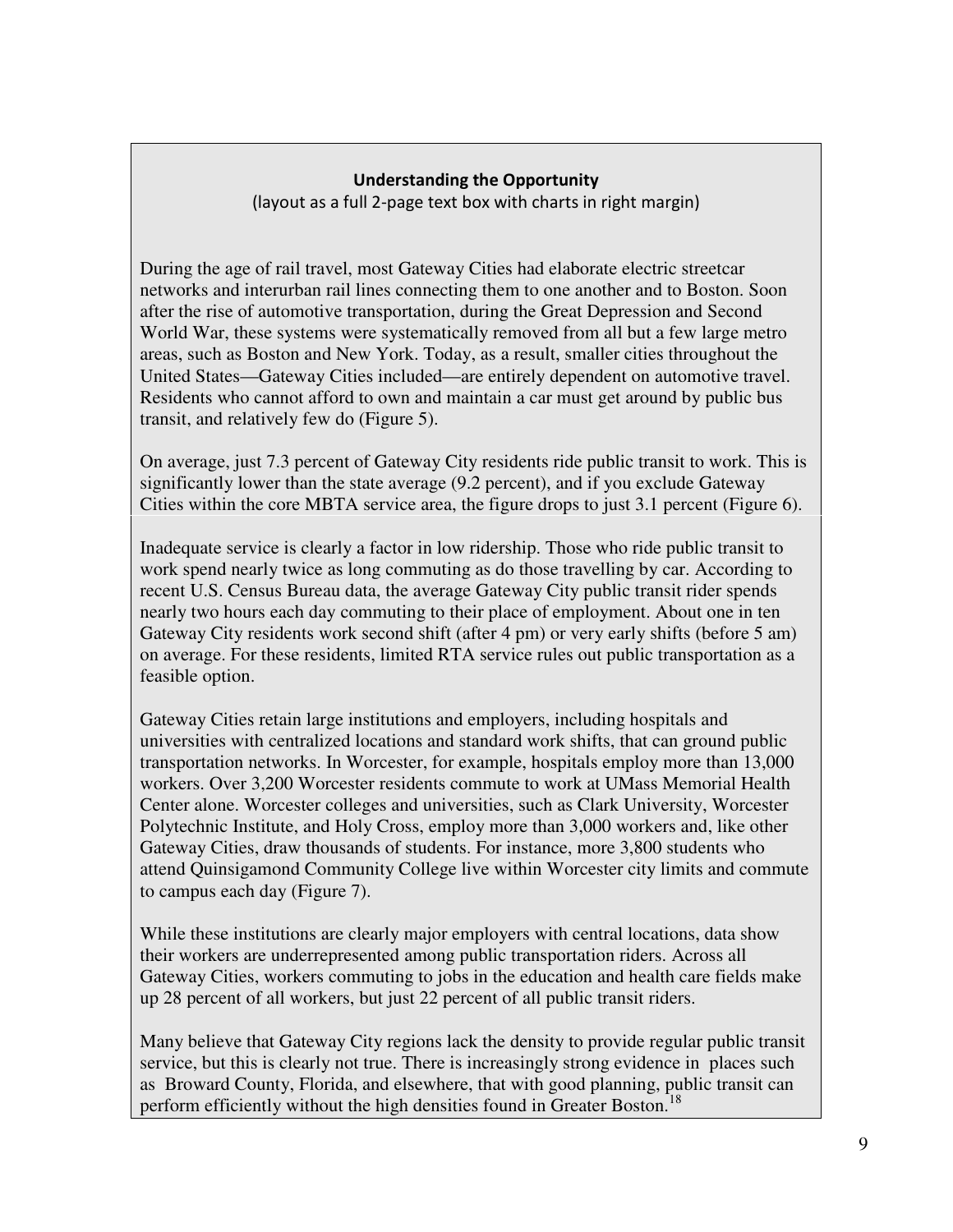Moreover, Gateway Cities have high densities and walkable urban reform that makes delivering frequent transit service more efficient. Reconnecting America, a national nonprofit focused on building stronger transit-based communities, has defined Opportunity Areas as census tracts with residential and employment densities that make for strong walkable neighborhoods served by public transit. On average, about half of all Gateway City residents currently reside in these neighborhoods (Figure 8). And while Gateway City downtowns could certainly become stronger regional employment centers, the current intensity of development in these areas (workers and residents per acre) is substantial and well above commonly accepted thresholds required to support frequent public transportation service (Figure 9).<sup>19</sup>

| City              | Date Service Ended |      |
|-------------------|--------------------|------|
|                   |                    |      |
| <b>Brockton</b>   |                    | 1937 |
| <b>Fall River</b> |                    | 1936 |
| Fitchburg         |                    | 1932 |
| Haverhill         |                    | 1936 |
| Holyoke           |                    | 1936 |
| Lawrence          |                    | 1936 |
| Lowell            |                    | 1936 |
| Lynn              |                    | 1937 |
| New Bedford       |                    | 1947 |
| Pittsfield        |                    | 1932 |
| Springfield       |                    | 1940 |
| Worcester         |                    | 1945 |
|                   |                    |      |

#### **Figure 5: Streetcar Service in Gateway Cities**

Note: This list may be incomplete Source: Wikipedia

#### Figure 6:



#### Perc nt of Residents Riding Public Transportation to Work (2009-2011av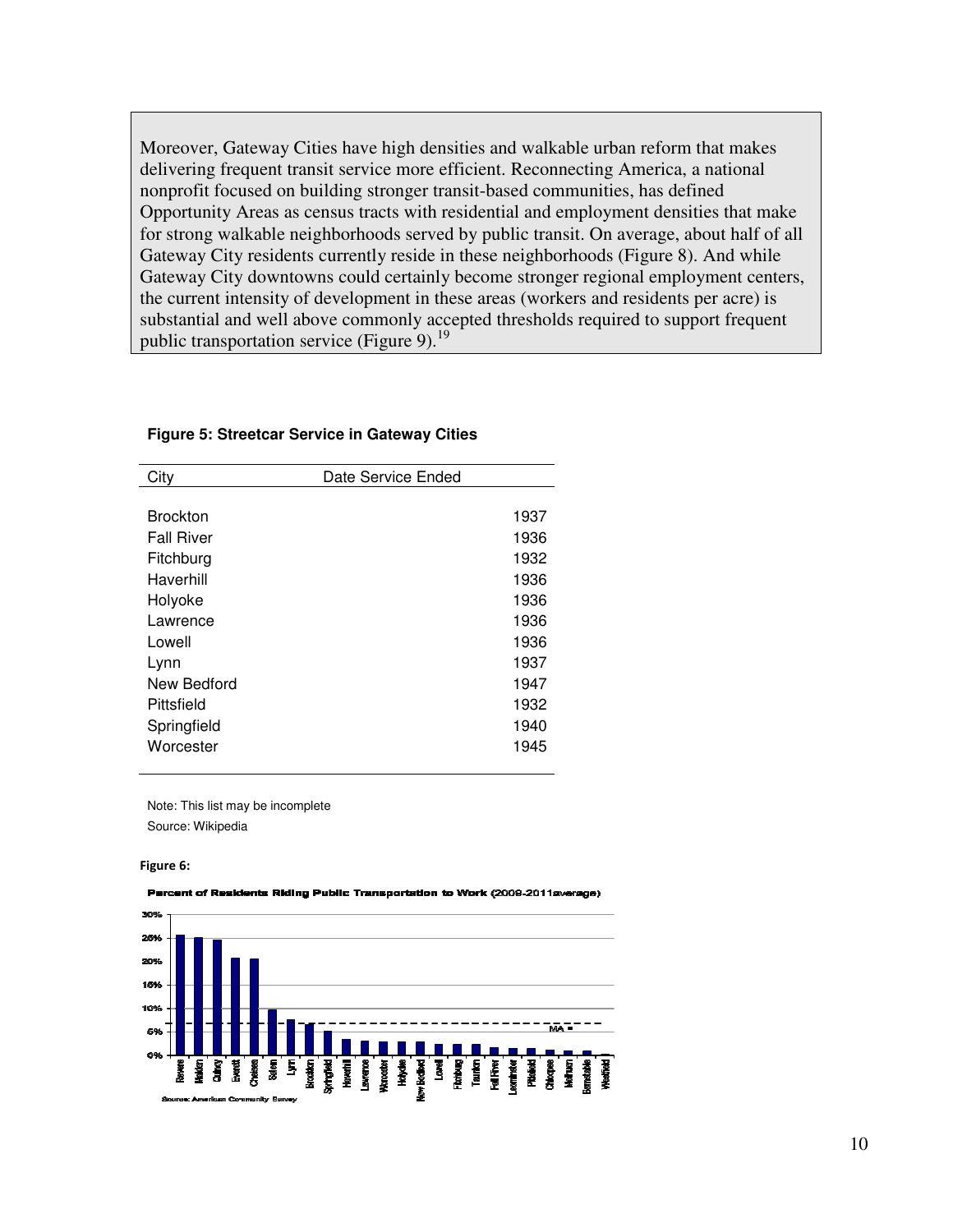







#### Share of Residents Living in Public Transit Opportunity Areas

# Figure 9:Land Use Intensity in Gateway City Downtowns

| Downtown        | Residents | Jobs   | Intensity<br>(Population+Jobs per<br>Acre) |
|-----------------|-----------|--------|--------------------------------------------|
| <b>Brockton</b> | 4,231     | 5,187  | 24                                         |
| Haverhill       | 4,915     | 5,044  | 41                                         |
| Lowell          | 5,085     | 8,905  | 60                                         |
| Lynn            | 4,226     | 5,208  | 39                                         |
| New Bedford     | 1,628     | 6,124  | 38                                         |
| Pittsfield      | 2,306     | 5,432  | 31                                         |
| Springfield     | 4,995     | 13,135 | 43                                         |
| Worcester       | 3,092     | 11,437 | 47                                         |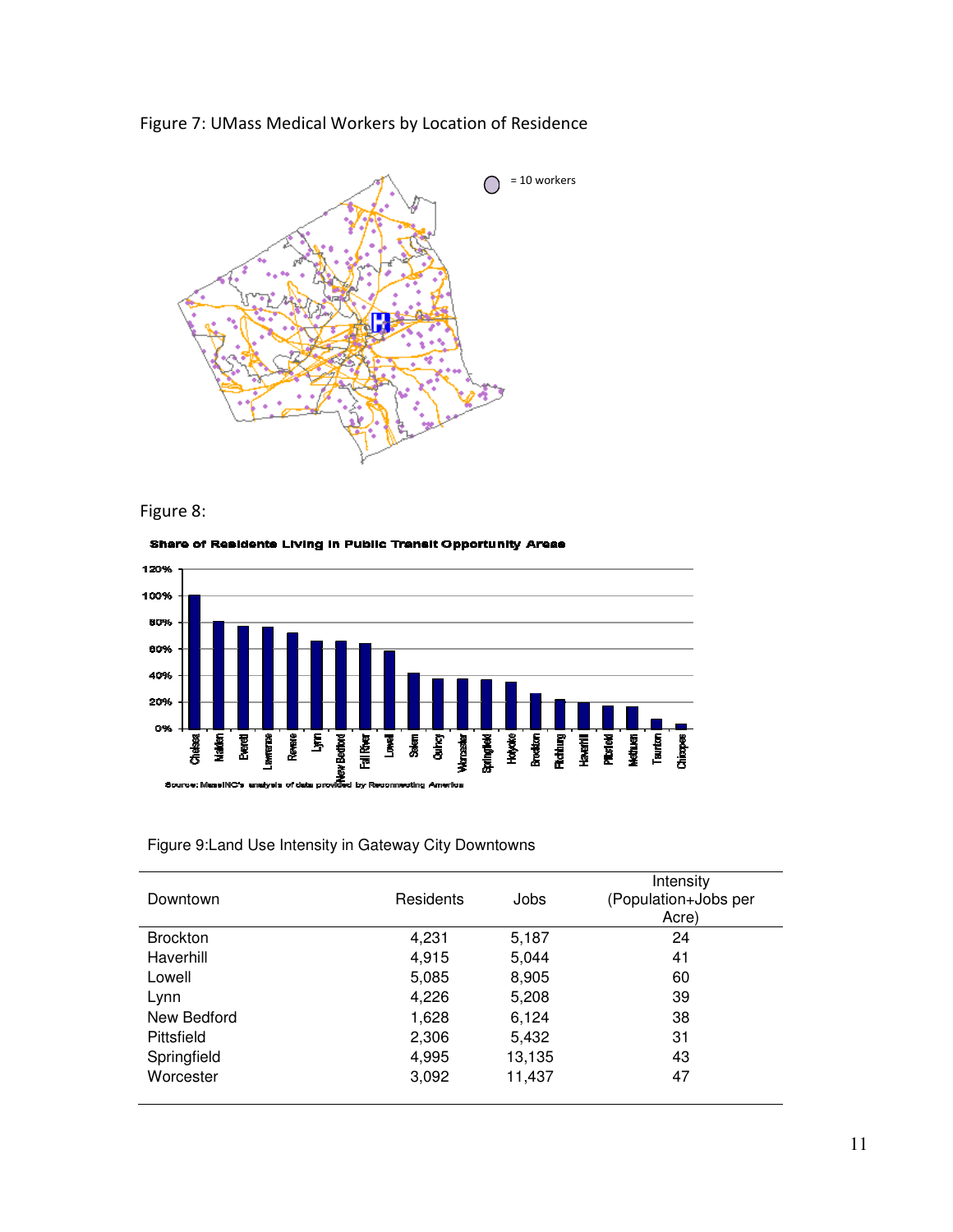Source: MAPC analysis of Census, InfoUSA, and MassGIS data for downtown geographies provided by MassINC **III. Capitalizing Regional Transit Authorities** 

Positioning regional transit authorities to serve as strong enablers of economic growth in Gateway City economies will require additional investment. This section explores the revenue need, reforms to prepare regional transit authorities to invest these new resources well, and methods of generating new revenue that will lead to equitable and efficient allocation of taxpayer dollars.

### **A. Revenue Needs**

Federal Transit Administration data show that the number of RTA revenue hours (i.e., the aggregate amount of time buses provide service on fixed routes) has fallen in recent years. In some instances, service cuts have been substantial. Between 2002 and 2010, the Pioneer Valley Transit Authority and the South Coast Regional Transit Authority cut service by nearly 20 percent, the Worcester Regional Transit Authority eliminated nearly one-quarter of its service, and the Montachusett Regional Transit Authority halved its fixed route operations (Figure 10).



Figure 8: Percent change in RTA Revenue Hours, 2002 - 2012

While restoring lost service might seem like a worthy place to start, in many regions the service provided by RTAs in 2002 is inadequate for the needs of residents in today's economy. Without a Comprehensive Service Analysis for each agency, it is difficult to determine optimal levels of investment. However, as summarized below, MassDOT's plan provides some indication of the types of enhancements RTAs are considering.

**Investments in service.** Clearly, the RTAs' most significant need on the operating side is funding to improve service quality. In consultation with RTAs, MassDOT has outlined additional service needs. The agency calls not only for restoring service eliminated in recent years, but also for adding new service, increasing the frequency of service, extending service hours, and improving accessibility through both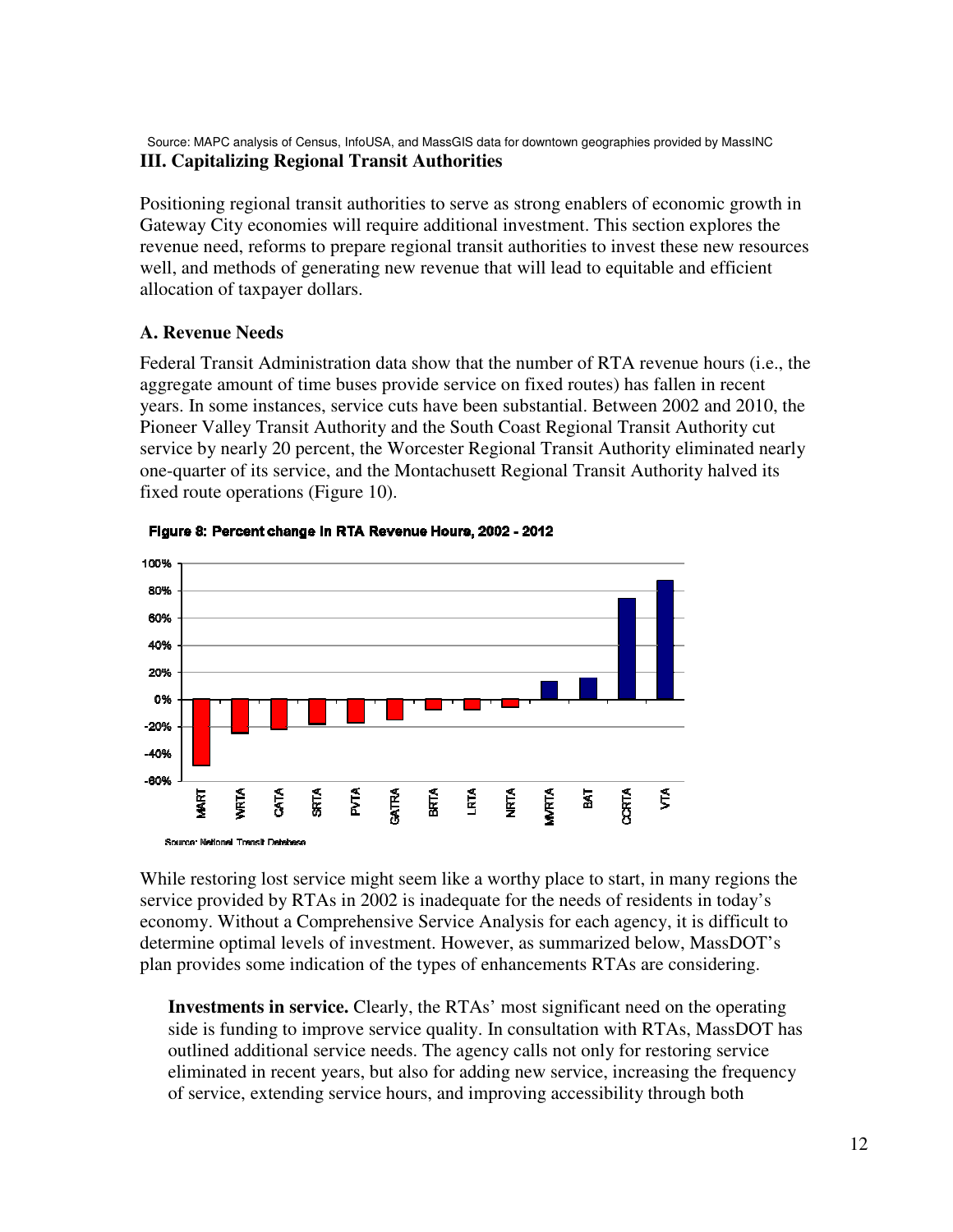improvements in demand response service as well as enhanced customer service (Figure 11). The plan estimates that these increases will require an additional \$100 million annually in state contract assistance to the RTAs, a 140 percent increase over FY13 levels (Figure 12).

**Investments in capital.** MassDOT's plan includes \$400 million over 10 years to add new buses for expanded service, to replace older vehicles, and to upgrade equipment and facilities.

**Forward funding.** In FY13, RTAs will borrow more than \$150 million using Revenue Anticipation Notes (RANs) to cover operating costs while awaiting reimbursement from both state contract assistance and local assessments. The interest expense associated with this borrowing is approximately \$2 million. The state portion accounts for about 42 percent of this interest expense. MassDOT's plan will eliminate this cost by forward funding the RTAs, fulfilling a commitment included in the state's 2009 transportation reform law.

| <b>RTA</b>   | Restore Old<br>Service | Add New<br>Service | Increase<br>Frequency | Extend<br>Hours | Increase<br>Accessibility |
|--------------|------------------------|--------------------|-----------------------|-----------------|---------------------------|
|              |                        |                    |                       |                 |                           |
| <b>BAT</b>   |                        | X                  | X                     |                 | X                         |
| <b>BRTA</b>  | X                      | X                  | X                     | X               | X                         |
| <b>CATA</b>  |                        | X                  | X                     |                 | X                         |
| <b>CCRTA</b> |                        |                    | X                     | X               |                           |
| <b>FRTA</b>  | X                      | X                  | X                     | X               | X                         |
| <b>GATRA</b> | X                      | X                  | X                     | X               |                           |
| <b>LRTA</b>  | X                      | X                  |                       | X               | X                         |
| <b>MART</b>  | X                      | X                  |                       | X               |                           |
| <b>MVRTA</b> |                        |                    | X                     |                 |                           |
| <b>MWRTA</b> |                        |                    |                       | X               |                           |
| <b>NRTA</b>  | X                      | X                  |                       | X               | X                         |
| <b>PVTA</b>  | X                      | X                  | X                     | X               | X                         |
| <b>SRTA</b>  | X                      | X                  | X                     |                 |                           |
| <b>VTA</b>   |                        | X                  | X                     | X               |                           |
| <b>WRTA</b>  |                        | x                  | X                     | X               |                           |
| Total        | 8                      | 12                 | 11                    | 11              | 7                         |

### **Figure 11: Proposed RTA Service Enhancements, FY14 - FY19**

Source: MassDOT

#### **Figure 12: Proposed State Contract Assistance Increase by RTA**

| <b>RTA</b> |              |       | FY13 FY14 Increase Percent Change |
|------------|--------------|-------|-----------------------------------|
| <b>BAT</b> | \$5.2 \$15.0 | \$9.8 | 188%                              |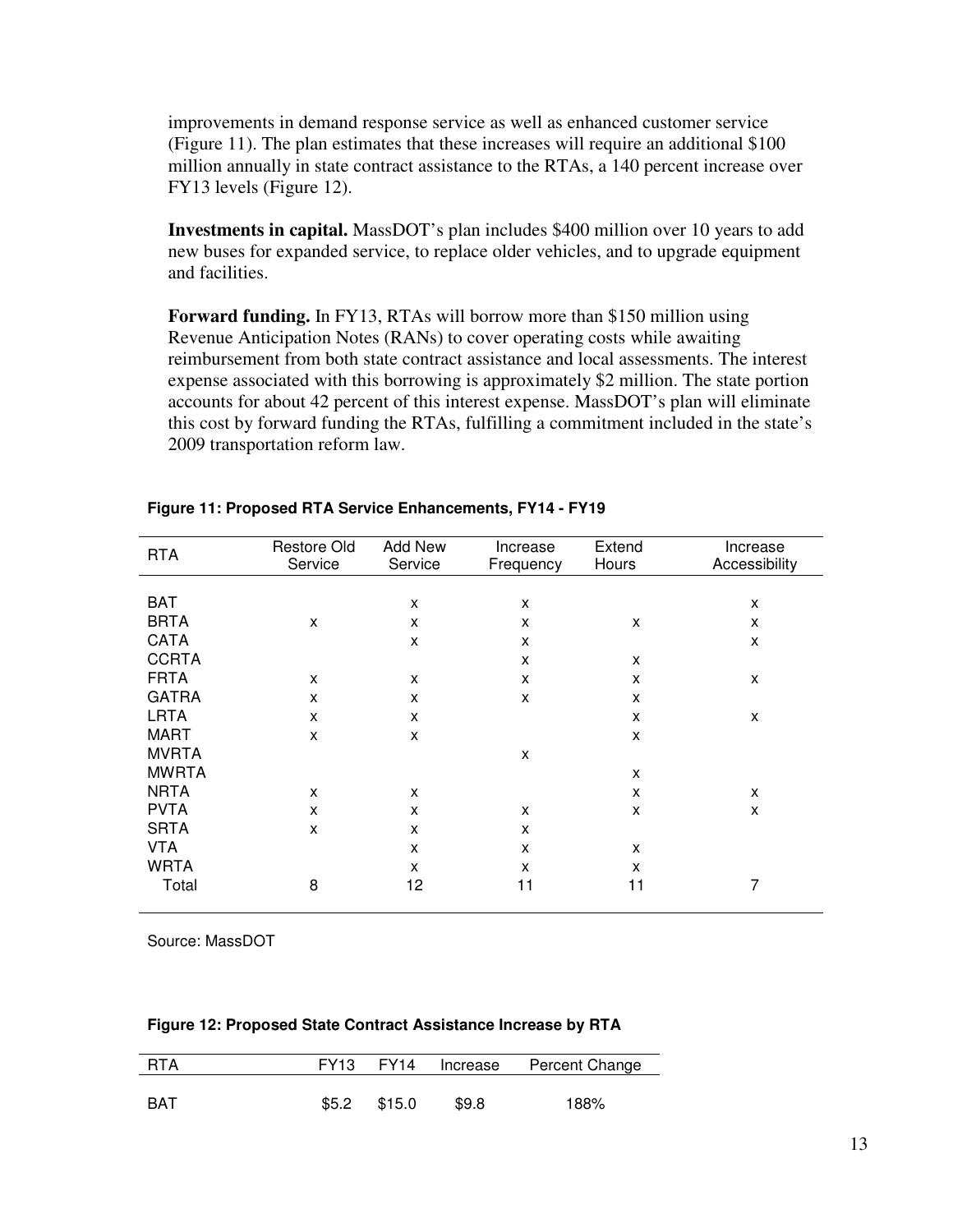| <b>BRTA</b>  | \$1.9  | \$5.1   | \$3.2  | 168% |
|--------------|--------|---------|--------|------|
| <b>CATA</b>  | \$1.1  | \$2.5   | \$1.4  | 127% |
| <b>CCRTA</b> | \$3.4  | \$9.3   | \$5.9  | 174% |
| <b>FRTA</b>  | \$0.7  | \$1.7   | \$1.0  | 143% |
| <b>GATRA</b> | \$2.8  | \$9.1   | \$6.3  | 225% |
| LRTA         | \$2.7  | \$7.4   | \$4.7  | 174% |
| <b>MART</b>  | \$4.4  | \$10.2  | \$5.8  | 132% |
| <b>MVRTA</b> | \$5.5  | \$12.7  | \$7.2  | 131% |
| <b>MWRTA</b> | \$2.1  | \$4.7   | \$2.6  | 124% |
| <b>NRTA</b>  | \$0.4  | \$0.8   | \$0.4  | 100% |
| <b>PVTA</b>  | \$17.2 | \$49.9  | \$32.2 | 190% |
| <b>SRTA</b>  | \$4.6  | \$10.0  | \$5.4  | 117% |
| <b>VTA</b>   | \$1.2  | \$3.2   | \$2.0  | 167% |
| <b>WRTA</b>  | \$9.2  | \$20.3  | \$11.1 | 121% |
| Total        | \$62.4 | \$161.9 | \$99.0 | 159% |
|              |        |         |        |      |

Source: MassDOT

### **B. Reforms to Improve the Delivery of Regional Public Transportation**

For many years, the state's entire public transportation system has been underfunded proportionate to demand. Today, there is much debate among lawmakers and administrators over how to raise new revenue. Preceding that debate, however, transportation officials recognized the need for administrative reform and began to forge plans for action. While most of that conversation focused on the shortcomings of the MBTA, it became increasingly clear that the RTAs also needed of a thorough overhaul before new taxpayer dollars could be invested in their systems with confidence. In partnership, MassDOT and the RTAs have been diligently pursuing the necessary reforms over the past 18 months.

In large part, RTA deficiencies were an outgrowth of the way they were funded under Massachusetts law. The enabling legislation (M.G.L. Chapter 161B) created organizations that are dependent on the state for assistance, yet operationally independent of the state Department of Transportation. Over the years, this structure led to mistrust between state and local authorities, and missed opportunities to improve the delivery of services through coordination.

Over a nine-month period beginning in October 2011 and ending in June 2012, MassDOT conducted a thorough assessment of RTA performance. The study was led by outside consultants from Nelson\Nygard and informed by a 17-member advisory committee made up of MassDOT officials and RTA administrators, operators, unions, and other stakeholders.

The study, *Beyond Boston,* found great divergence in the performance of RTA systems relative to industry standards. Of particular concern, the study demonstrated an absence of transparent processes for allocating state capital and operating dollars to these regional systems based on valid measures of need and performance.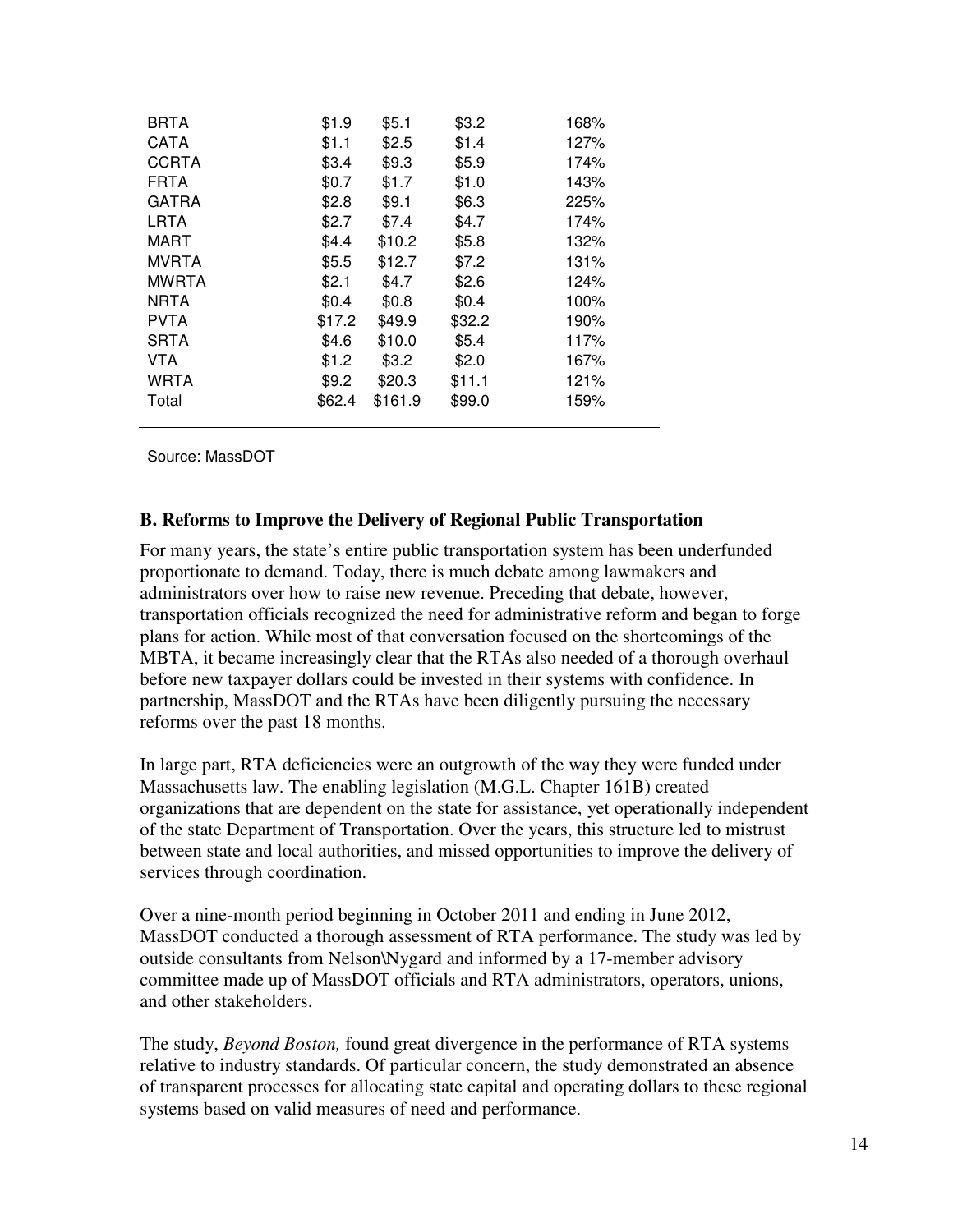In response to the challenges identified, the study proposed 10 initiatives for improving the quality and efficiency of public transportation service provided by the RTAs. These initiatives were accompanied by a detailed implementation plan. Since the study's release in 2012, MassDOT and the RTAs have been working together successfully, and expect to execute their reforms ahead of schedule.

For leaders stewarding future investment in the RTAs, the three most pertinent reforms are detailed below:

- *1. MassDOT-RTA Integration.* For a number of years, MassDOT did not formally convene the RTA Council established under the RTA enabling statute. MassDOT now meets regularly with the RTA Council. The working relationship between the RTA Council and MassDOT is the basis upon which the implementation of other reforms is proceeding. In accordance with the 2009 transportation law that created the Rail and Transit Division under which RTA oversight falls, MassDOT has been increasing staffing levels, including the creation of a new position, Deputy Administrator of Transit, to strengthen MassDOT-RTA integration.
- *2. Performance metrics, service standards, and service planning.* To provide the public with more information, RTAs will publish monthly performance reports. Even more important, RTAs, with MassDOT oversight, are taking steps to tie service decisions to data. Previously, RTAs did not use common standards to measure the performance of routes, making it difficult to assess return on investment. RTAs are now collecting sets of consistent metrics and will begin reporting on them annually in FY14. If routes are deemed underperforming and RTAs lack the capacity to address the challenge, technical assistance teams made up of MassDOT staff and RTA leaders will provide expertise.

At a systems level, RTAs did not regularly evaluate changes in commercial, institutional, and residential development patterns that might call for realigning service. Contingent upon new funding, all RTAs will contract with regional planning agencies or outside consultants to perform a Comprehensive Service Analysis (CSA) every three to five years, with an annual update.

*3. Asset management and capital planning.* The state lacked a system for allocating capital dollars to RTAs, so distributions were based on historical expenditures. MassDOT is now using a scoring system developed for the MBTA to evaluate projects for inclusion in five-year RTA capital plans.

In part, the state had a challenging time allocating these dollars because it had no information system to manage RTA assets. RTAs are now reporting standard information to MassDOT to aid in the development of an asset management system. MAP-21, the new federal transportation law, also contains extensive provisions for asset management plans using uniform FTA criteria.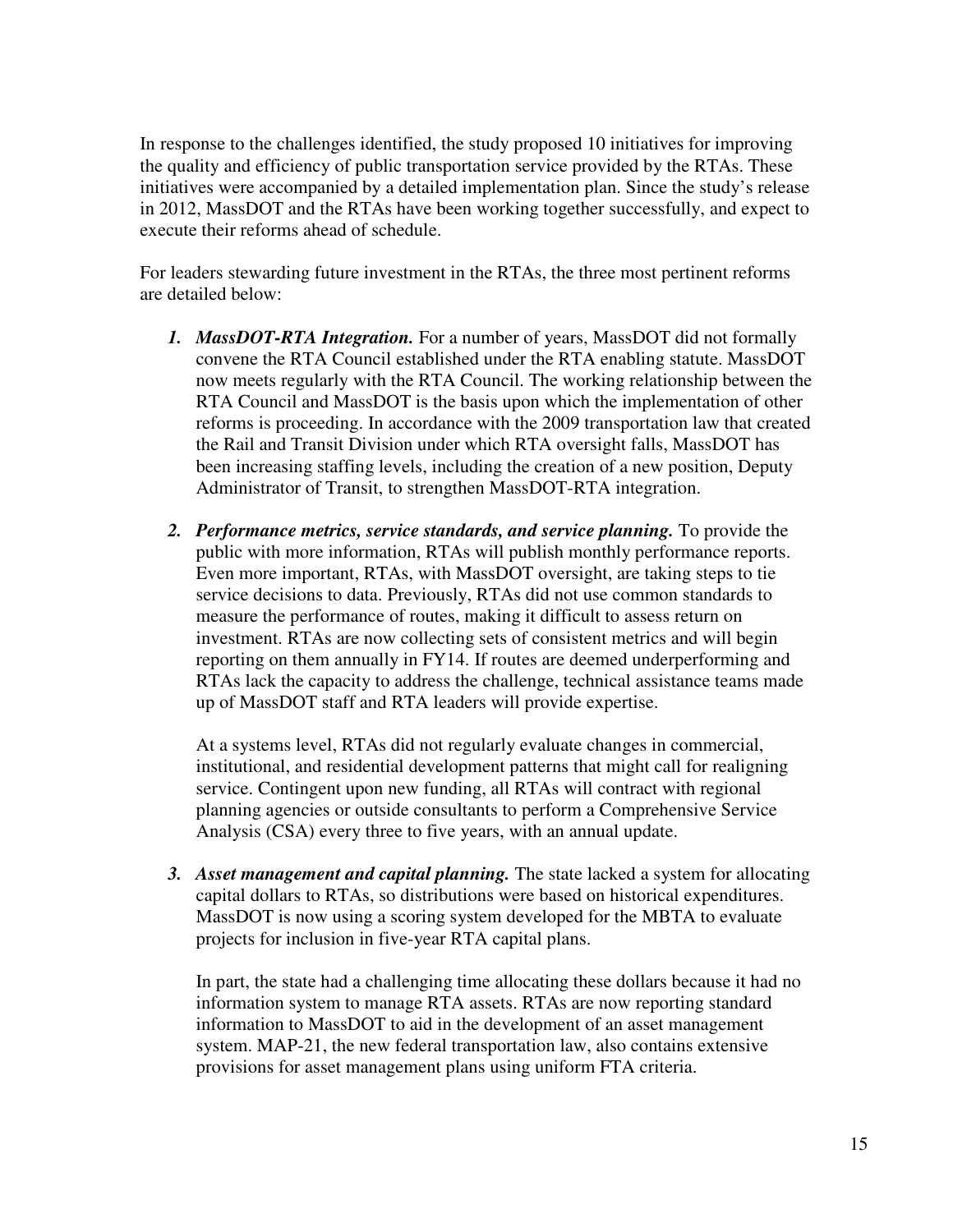# **C. Closing the Funding Gap**

For leaders evaluating investments in RTAs, it is important to recognize that the approach Massachusetts takes to generate and allocate new revenue for regional transportation service is just as important as reform in terms of return on taxpayer investment. While the revenue conversation has frequently centered on the nature of the tax, the much more important question is how the state applies the taxes and distributes the proceeds. There are two distinct approaches:

**1. Statewide revenue tied to performance.** The MassDOT plan calls for increasing funding for public transit through dedicated statewide sales tax revenue. This approach will lead to significant upgrades in public transit in all regions of the state over a relatively short time span. This statewide approach also has the advantage of creating stronger incentives for greater integration between MassDOT and the RTAs.

The drawback to state funding is it creates more pressure for equity as opposed to efficiency. This dynamic can be moderated by tying future funding to performance. MassDOT and the RTAs have already agreed to apportion future funds according to a formula that accounts for ridership and the size of each system. They have pledged to revisit this approach in two to three years and perhaps incorporate additional efficiency measures. Calibrating this formula to ensure an efficient distribution of resources will be difficult. Fortunately, a number of other states are pursuing this approach and the models they offer could be informative for Massachusetts. $20$ 

**2. Local option regional revenue.** MassINC's 2011 analysis demonstrated that robust regional transit systems could be supported, in part, with broad-based regional sources (e.g., a regional payroll tax) at a relatively low average cost to taxpayers (Figure 13). Evidence nationally suggests that states which empower communities to adopt regional taxes to finance transportation invest more in this vital infrastructure than those that do not. $^{21}$ 

Policymakers may choose not to pursue regional funding as the fiscal foundation for state transportation improvements in the short-term, but the logic behind creating provisions for optional regional funding is strong. Above all, it would mitigate the tendency to uniformity that statewide policies and systems will inevitably foster. With their different, locally tailored visions of the future, regions will invariably require varying funding levels that no one formula will adequately address. Secretary of Transportation Richard A. Davey has acknowledged that many investments that deserve consideration were left out of the Administration's plan. Passing enabling legislation that provides for a regional option would give communities the chance to consider these worthwhile projects in the medium-term, when the state legislature might not want to revisit another thorny discussion of transportation revenue.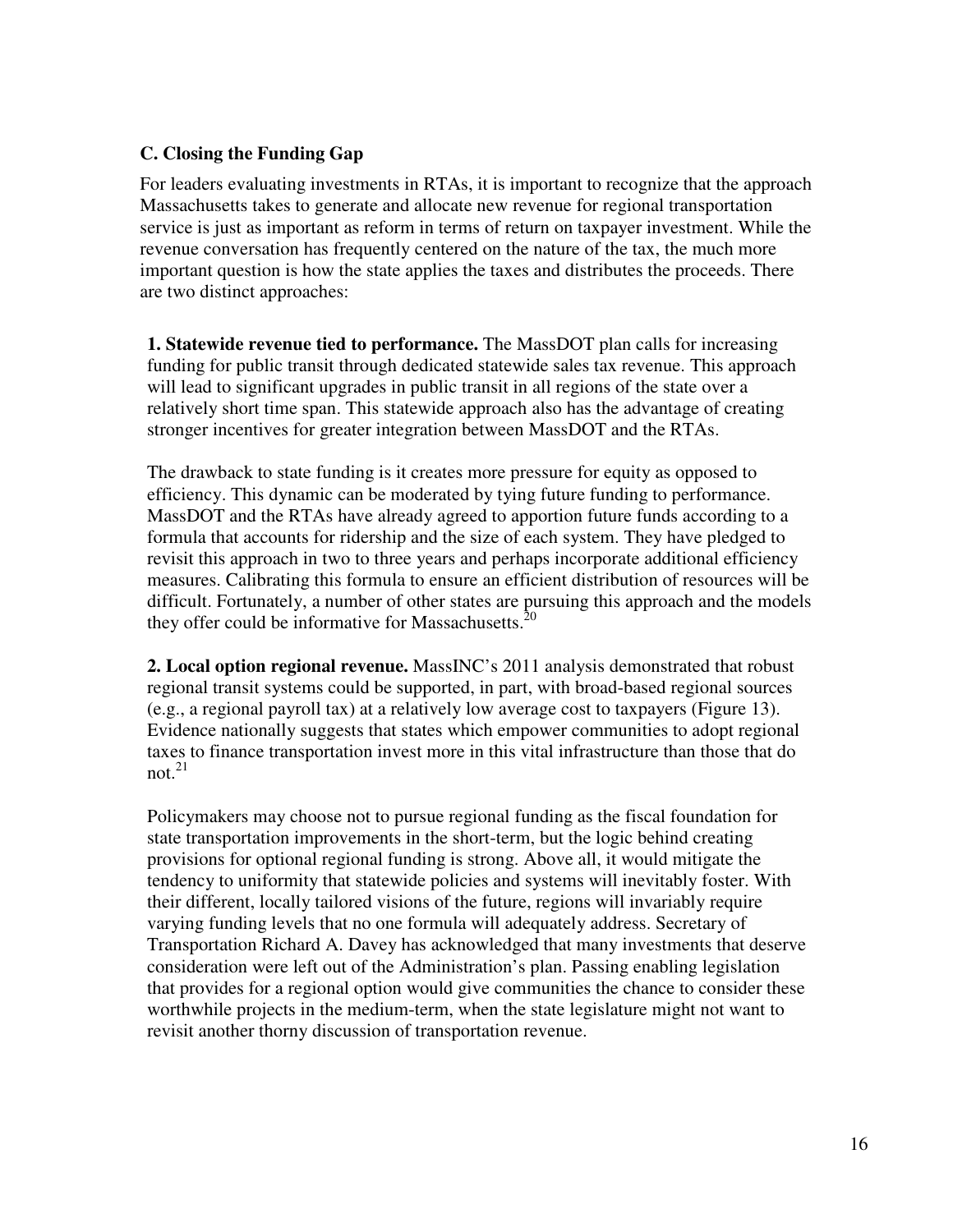| <b>RTA</b>            | 0.16% | 0.30% | 0.70% |
|-----------------------|-------|-------|-------|
| <b>Berkshire</b>      | \$3   | \$6   | \$14  |
| <b>Brockton</b>       | \$6   | \$10  | \$24  |
| Cape Ann              | \$1   | \$2   | \$5   |
| Cape Cod              | \$4   | \$8   | \$19  |
| Franklin              | \$1   | \$3   | \$6   |
| Greater Attleboro     | \$12  | \$22  | \$51  |
| Lowell                | \$11  | \$20  | \$46  |
| Martha's Vineyard     | \$0   | \$1   | \$2   |
| Merrimack Valley      | \$9   | \$17  | \$40  |
| MetroWest             | \$13  | \$25  | \$59  |
| Montachusett          | \$5   | \$9   | \$20  |
| Nantucket             | \$0   | \$1   | \$2   |
| <b>Pioneer Valley</b> | \$13  | \$24  | \$56  |
| Southeastern          | \$6   | \$11  | \$25  |
| Worcester             | \$13  | \$25  | \$58  |
| Total                 | \$97  | \$184 | \$427 |
|                       |       |       |       |

# **Figure 13: Revenue Potential of Regional Payroll Tax by RTA Service Area**

Source: MassINC's analysis of data from the US Bureau of Economic Activity and MA Dept. of Revenue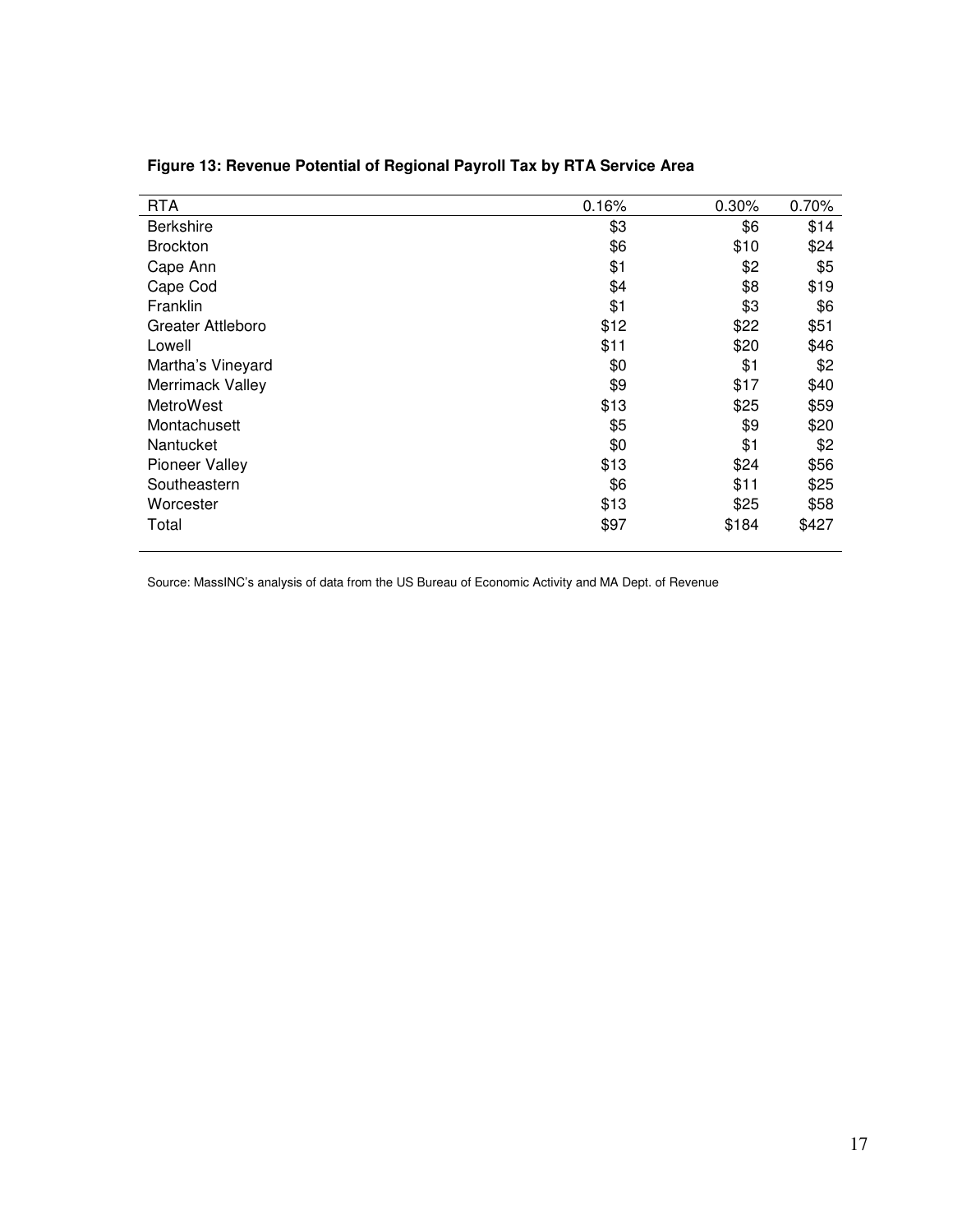### **How do Gateway City Voters View Investments in Transportation?**

Results from a large public opinion survey conducted by MassINC from February 7 - 10, 2013 show that Gateway City voters are more supportive of public transit than the average Massachusetts voter by a considerable margin. When asked whether increasing bus service will make a difference in the lives of people in the community, nearly half of all Gateway City voters say it would make a "major" difference, 10 percentage points higher than voters living in other Massachusetts communities. Nearly three-quarters of Gateway City voters say they would be willing to pay \$50 more per year for improvements in the state's transportation infrastructure, again, 10 percentage points more favorable than non-Gateway City respondents.

While a majority of Gateway City voters view many reasons for supporting transit favorably, including the environmental benefit, congestion reduction, and short-term economic stimulus, the most popular theme is linking workers to jobs. Nearly 80 percent say connecting people to jobs in the area is a "very strong" or "somewhat strong" argument for investing in public transportation.

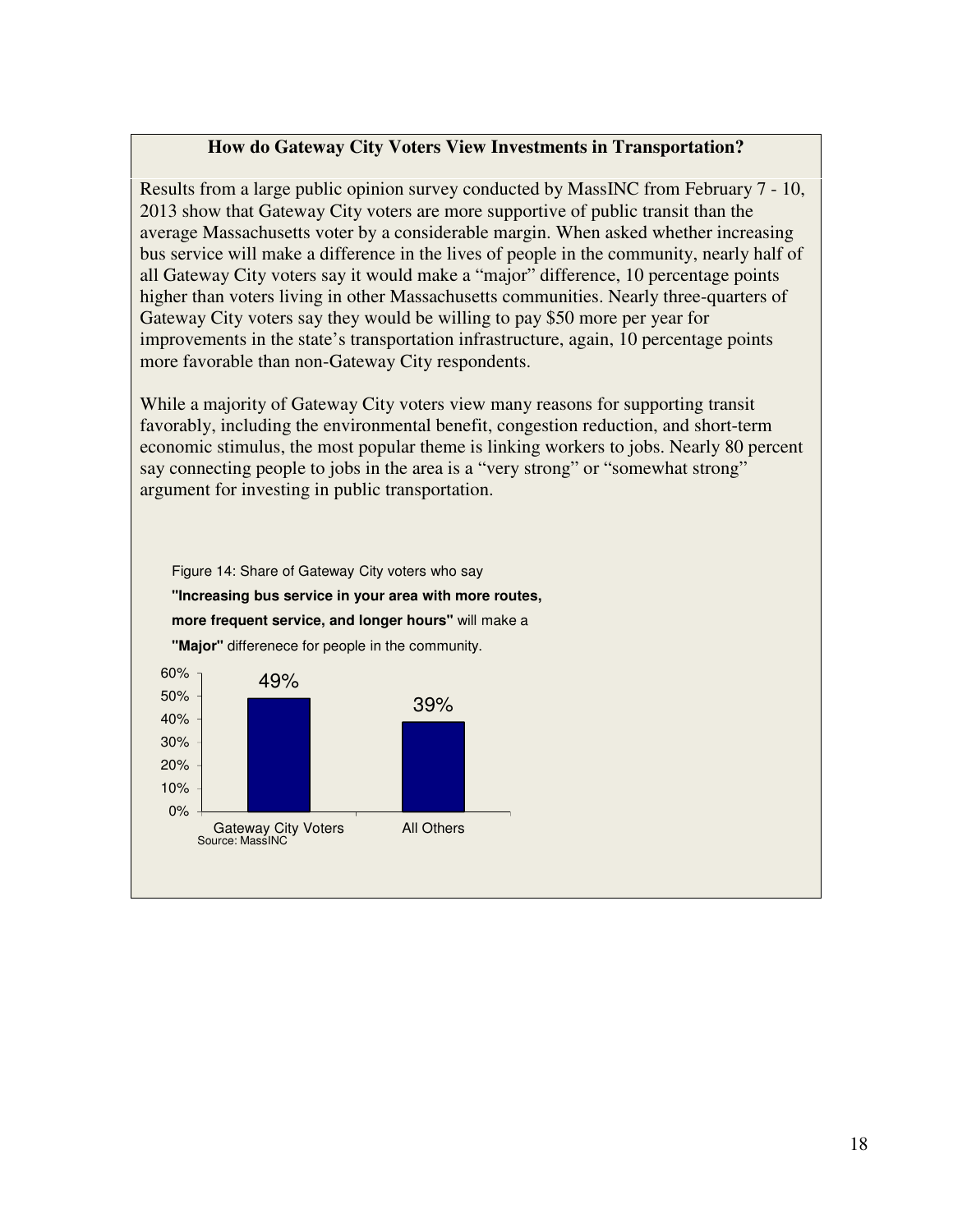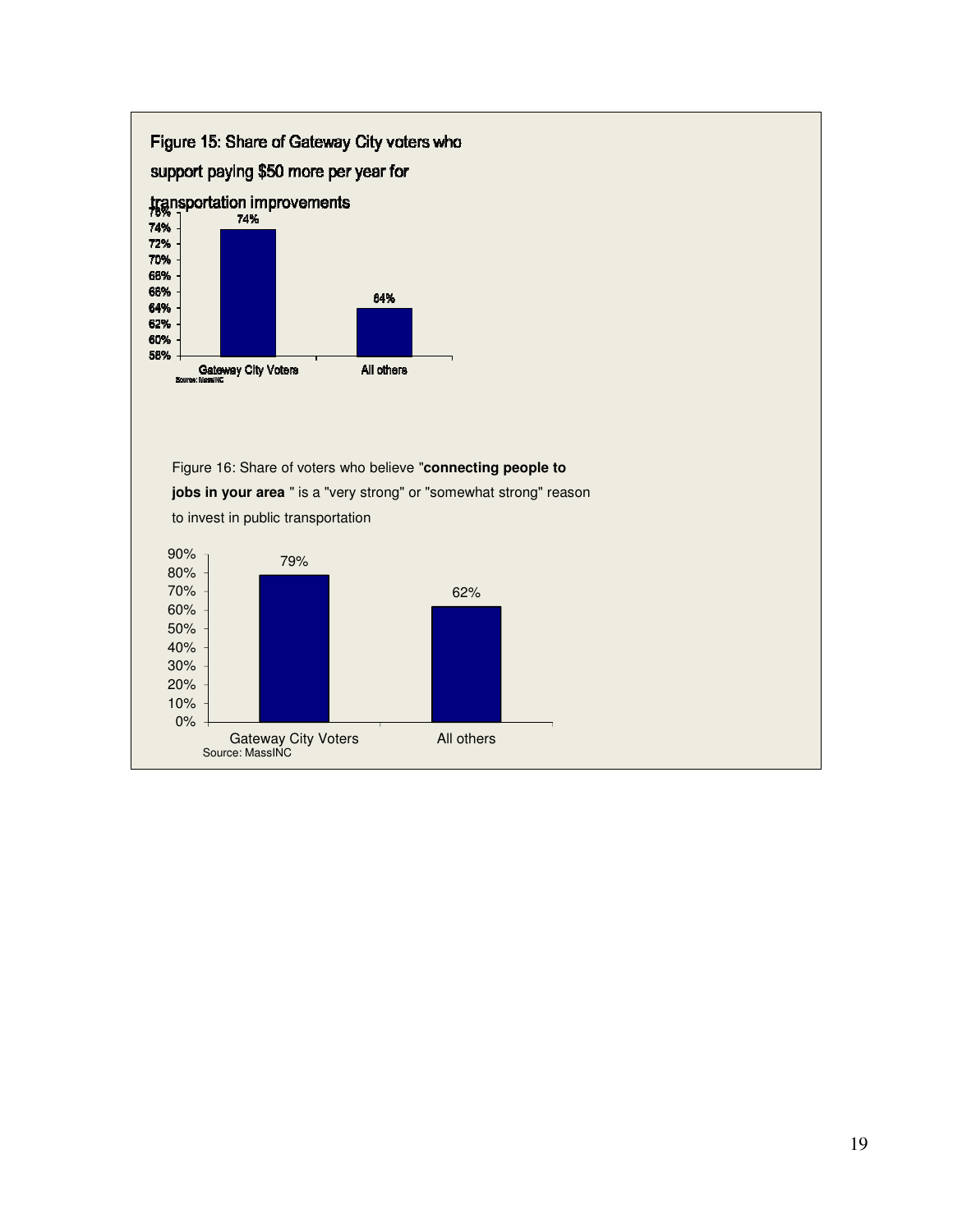# **IV. Re-envisioning Regional Transit Authorities**

Public transit must move from a system of last resort to a true backbone for multimodal transportation systems that support economic development in Gateway City regions across the Commonwealth. In December 2012, the Patrick Administration called for an aggressive statewide "triple mode share" program, with the goal of tripling travel by walking, biking, and public transit by  $2030.<sup>22</sup>$  This worthy objective is consistent with the proposed investment outlined in the Administration's *The Way Forward* plan, published a month later, and creates further opportunity to position RTAs to play larger roles in our regional transportation system.

This section explores how Massachusetts can help enhance RTAs' performance in three categories: marketing and branding regional transit service, improving service quality, and integrating transit with land-use planning.

# **A. Marketing and Branding**

While attitudes toward public transit are growing more favorable, it still has an image problem. Especially beyond Greater Boston, people see public transit, especially bus travel, as unclean, unsafe, unreliable, and inconvenient.<sup>23</sup> As long as people view transit as "not for them," public support for transit funding and the size of the constituency advocating for high-quality service delivery will suffer. The significant investment the state is contemplating for RTAs provides a unique opportunity to capture public attention and rebrand these services.

Rebranding should start at a macro level. Massachusetts, after all, pioneered mass transit and subway travel: the "T," developed in the1890s, stands alongside the London Underground as an iconic public transit brand. MassDOT should regard new statewide investment in RTAs as a chance to build on this brand and develop the state's culture of public transit, while also marketing Gateway Cities as unique places to live, work, and visit.

At the community level, Gateway Cities must begin to regard RTAs as sources of highly visible public architecture that reflects the values of the community and region, and grounds places and spaces they wish to build out.<sup>24</sup> The design of buses, bus stations, shelters, typography, and iconography will influence not only the success of the system in terms of ridership, but also future area development.

Hartford's iQuilt plan (see text box) offers a great example of how a city can use innovative design for both functional and aesthetic purposes. Hartford is leveraging investments in commuter rail and a new intercity bus rapid transit line to beautify the urban landscape and enhance walkability. The iQuilt plan signals the city's commitment to multi-modal mobility by integrating the design of wayfinding, linear parks, pedestrian trails, and bike paths with the local bus system.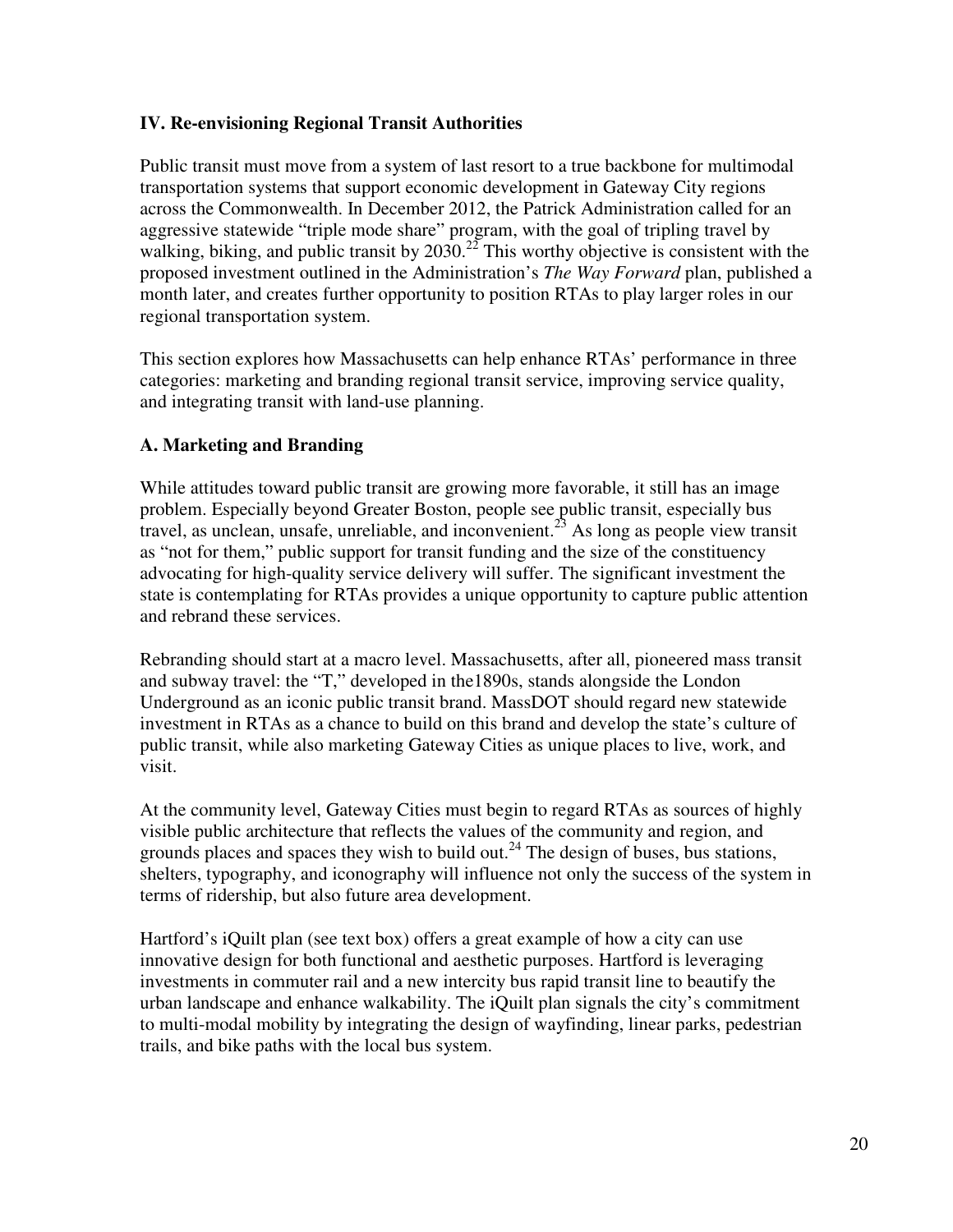At an even finer level, some cities are developing brands around each component of their system: downtown circulator buses, radial routes, and crosstown connectors.<sup>25</sup> When these services are new, the opportunity to capture public interest and market the availability of a premium, higher quality experience is heightened. This more granular branding includes logos and color schemes that signal different service qualities, which are then used in stations and bus shelters, on the vehicles, and on websites and other media. In Perth, Australia, these schemes are used consistently in Perth as well as in smaller regional cities. Boulder, Colorado, has successfully branded its frequent service: the city renamed frequent service bus lines names like "Hop," "Skip," and "Jump" to denote their regularity, and gave each line a unique identity. Together with other strategies, such branding more than doubled ridership over a decade. In a city of 100,000 residents, the system carries  $24,000$  passengers daily.<sup>26</sup>

As in Boulder, many transit planners believe that using system maps that highlight frequent service lines is critical.<sup>27</sup> Yet agencies are often reluctant to take this approach because it illustrates how unevenly frequent service is distributed across the community. However, as RTAs work to expand frequent service, producing these maps now would provide the public with a visual representation of how future spending will lead to a more robust system.

Urban innovators, for lack of a better term, can also be powerful allies for transit disproportionate to their numbers. They are bringing energy and funding to cities under the mantle of movements such as "tactical urbanism"—fast, cheap, and temporary projects that bring fun and spontaneity to urban culture—and "creative placemaking," a form of arts-based, foundation-supported economic development. As MassINC detailed in a recent report, creative placemaking initiatives are now firmly established in many Gateway Cities across the state. They share, with tactical urbanists and other urban innovators, the conviction that transit-oriented development and walkability are key to urban flourishing.<sup>28</sup>

# **B. Improving Service Quality**

In transportation industry jargon, "choice riders" are passengers who could own or drive a car but choose public transit over automotive travel. Understanding what makes public transit service more attractive to choice riders is therefore crucial to expanding user markets. Peer-reviewed research clearly demonstrates that improving service quality is the most important factor in increasing ridership. Service improvements to reliability, frequency, and speed lead to ridership increases over time, often a period of 5 to 10 years, and can lead to the doubling of ridership if improved service levels are maintained.<sup>29</sup> In recapitalizing RTAs, incentives and resources should be devised to help communities take advantage of innovations that lead to higher quality service. The most promising among them include:

**1. Real-Time Information Systems.** New information technology gives transit systems a variety of ways to provide passengers with arrival times accurately and cheaply. Through their use, riders are better able to plan and therefore reduce their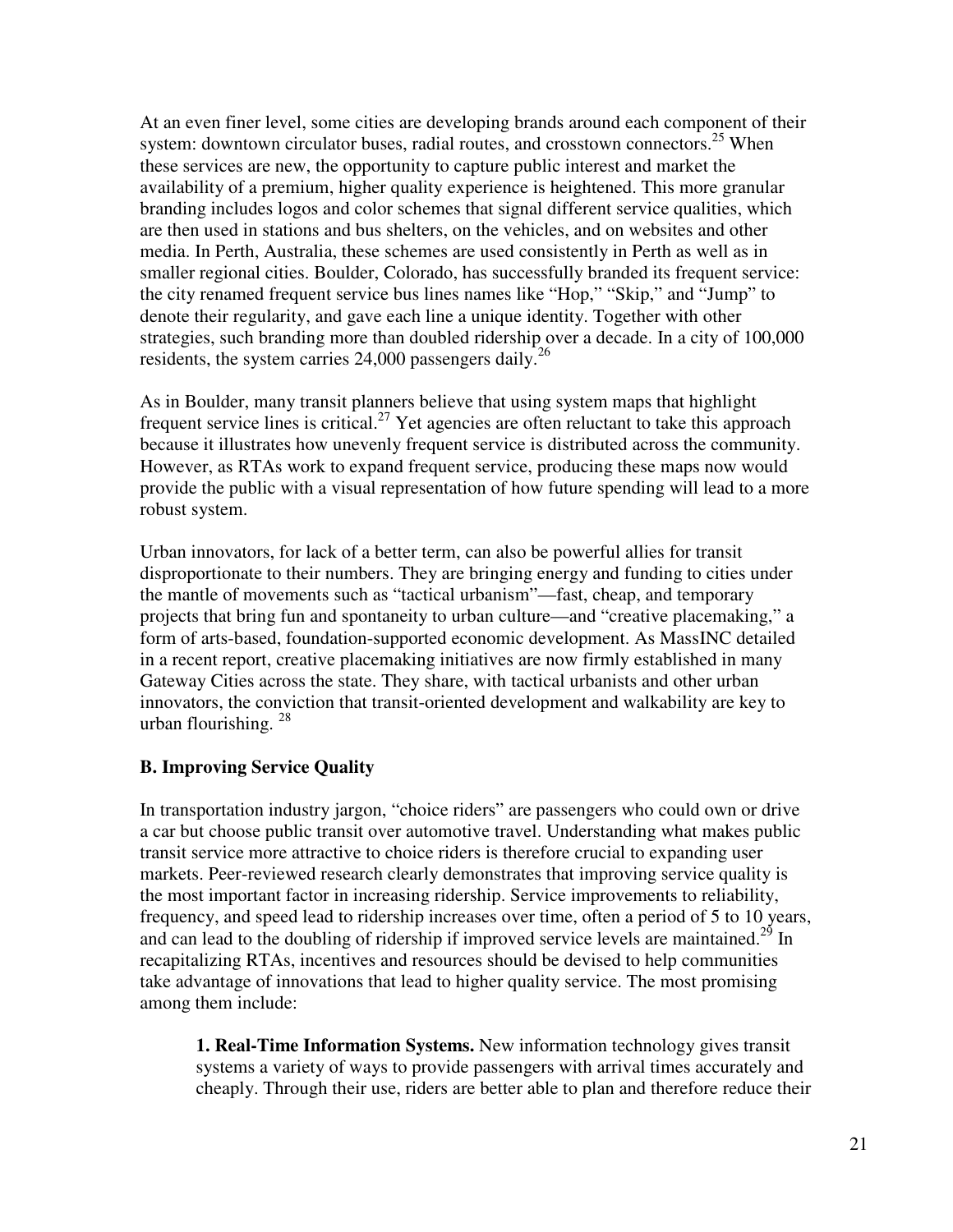wait times. Even when riders learn only the predicted arrival time at a stop, this information makes the wait feel significantly shorter. Reducing time (or the perception of time) spent at the bus stop is particularly important because travelers respond more harshly to time spent waiting for a bus than they do to time spent riding.<sup>30</sup> Providing real-time information has been shown to strongly increase overall satisfaction with public transit, increase transit trips per week, and even produce health benefits by increasing walking distances to transit stops. $31$ 

Seven RTAs currently offer real-time information through website, smart phone apps, text messages, and automated call lines. Another five are scheduled to add these services in 2013. While providing this dynamic information on visual displays at stops may prove to be too costly for most routes, cities are finding innovative ways to get this information to riders, such as encouraging shopkeepers along the route to provide transit displays as a service to their customers. These devices can be installed for less than \$200.<sup>32</sup> Providing information on wait times at stops has also been found to make riders feel safer when waiting after dark. $33$ 

**2. Integrated Fare Payment**. Convenient ticketing across systems helps transit providers build ridership. Ten RTAs currently have integrated Charlie Cards. MassDOT has recently made Charlie Cards operational on commuter rail and ferries and they are now working to expand the use of mobile ticketing using smart phones. In addition, RTAs are working to provide greater RTA-to-RTA integration. The greater the extent to which these systems offer interchangeable fare payment, the more success they will have drawing ridership.<sup>34</sup>

**3. Signal Prioritization.** Research shows that signal prioritization in small-tomidsize cities can reduce travel time by 7 to 10 percent. The technology is particularly promising in these cities because in less congested cities it can be added without creating significant delay in vehicle travel.<sup>35</sup> Many traffic lights are already outfitted with the technology for use by emergency vehicles. While adapting it for transit may carry a modest price tag, the lifecycle costs could be significant because it must be continuously evaluated and adjusted to changing conditions. MassDOT's GreenDOT plan calls for expansion of signal prioritization. The department could fund this improvement in Gateway Cities where cost/benefit analysis suggests it would be appropriate.

**4. Schedule adherence systems**. As mentioned previously, passengers feel time spent waiting for a bus more profoundly than they do time spent traveling. This wait time is particularly onerous when the bus is behind schedule. Studies show that excess wait times seems two to three times longer than ordinary wait times.<sup>36</sup> For this reason, schedule adherence technology that keeps buses on schedule is extremely valuable.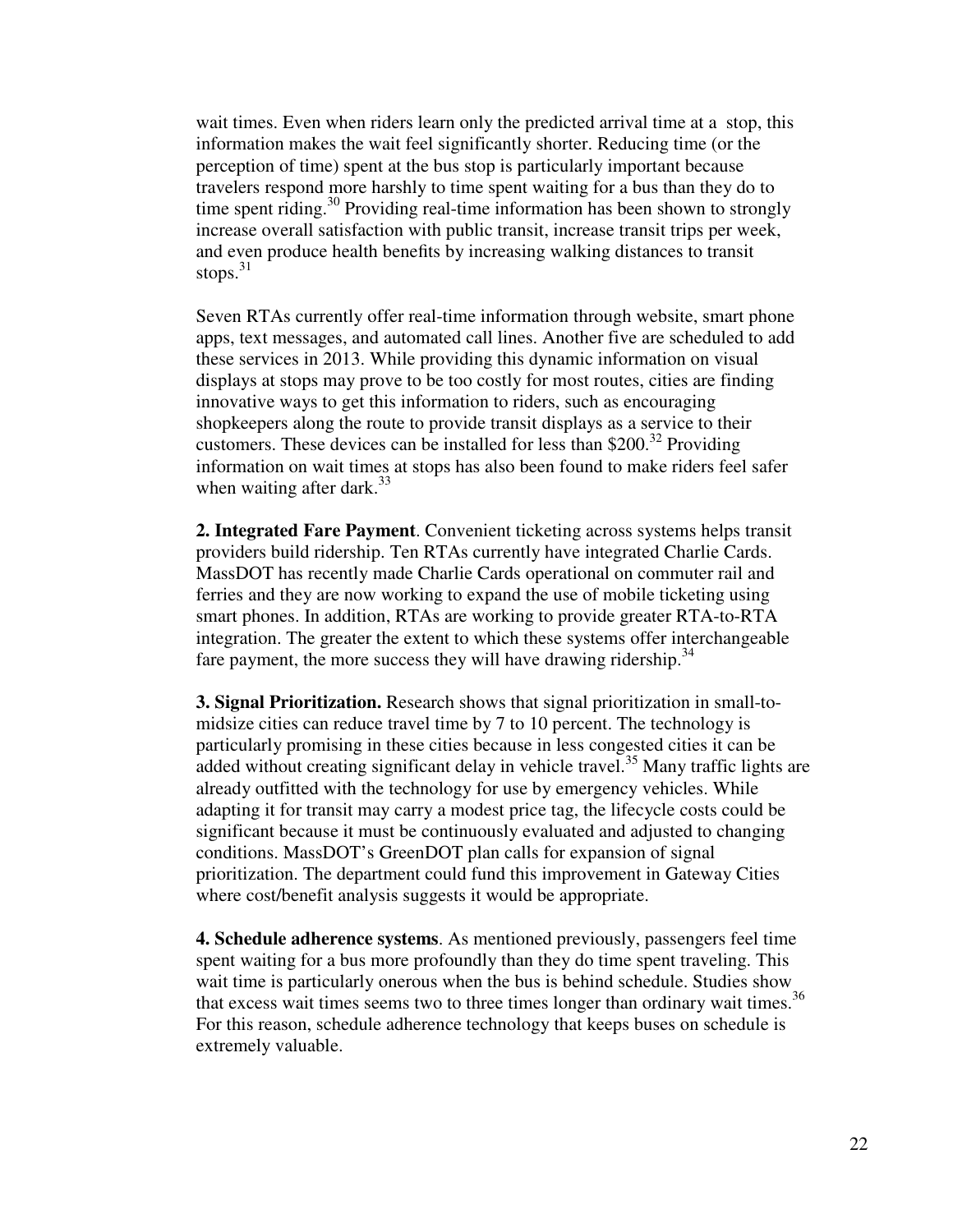**5. Curb extensions and running ways**. The greatest improvements in service quality will require physical improvements that allow buses to move swiftly through urban traffic. A range of design interventions are possible. On avenues with multiple lanes of traffic, curb extensions can be installed that allow the bus to remain in the traffic lane while riders board.<sup>37</sup> Portions of the route can be restricted for bus-only travel, either by constructing physical barriers or demarcating bus lanes with paint. Used well in areas where congestion is modest, these lanes can save time for those travelling by both bus and car.<sup>38</sup>

# **C. Integrating Land Use Planning**

Transportation and land use are highly interconnected, yet administratively they are handled very differently in Massachusetts. Local governments control land use while transportation investment decisions are made by Metropolitan Planning Organizations and the state department of transportation. As Massachusetts prepares to make a major investment in transportation infrastructure, the state should work to maximize the impact of this investment on regional economic growth by creating stronger linkages between transportation and land use planning.

The Patrick administration has already devised one promising model with the development of the South Cost Rail Corridor Plan. Communities in the region came together to prepare an unprecedented regional land use plan in advance of this major state investment. Upon completing this plan, Governor Patrick issued an Executive Order (E.O. 525) calling for state investments in the region to be consistent with the plan's recommendations to the maximum extent feasible. These state actions have the potential to leverage local and private investments in the Corridor Plan's priority development areas.

While the state has substantial power to influence development patterns by targeting public investment consistent with integrated transportation and land use planning, the power of local governments lies largely in their ability to regulate land use through zoning. Unfortunately, the state's zoning statue is among the weakest in the nation. Changes to local ordinances often have limited long-term influence because owners have vested rights under current law that go well beyond those afforded property owners in others states. Recently filed legislation (HD 3216) would address these challenges and give communities and their regions the ability to facilitate development patterns that make for a more efficient and productive transportation network.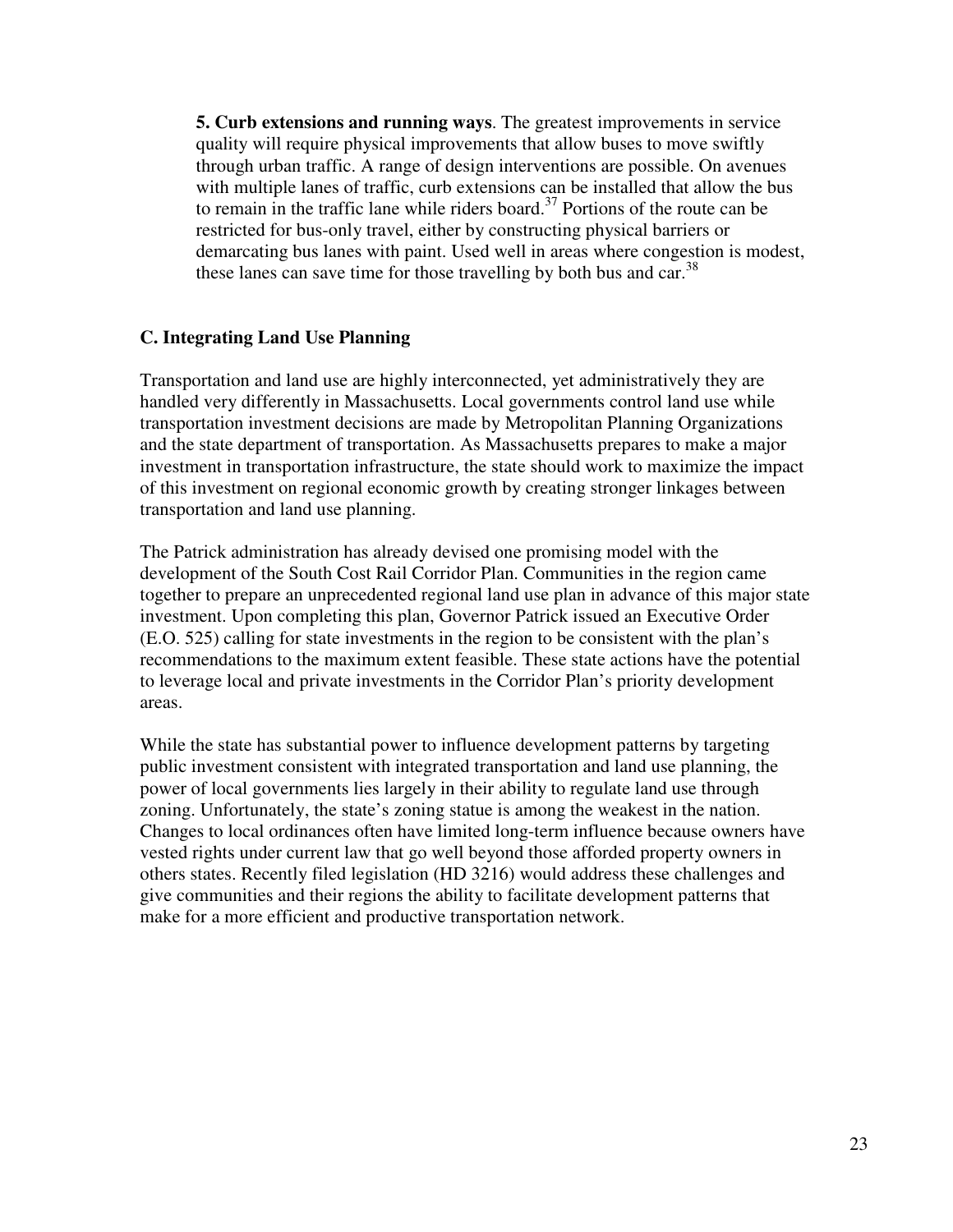# **Transit and Creative Placemaking**

Gateway Cities across Massachusetts are using creativity to reinvent themselves and breathe new life and vibrancy into downtowns and residential neighborhoods.<sup>39</sup> This energy can be tapped to celebrate and rebrand public transit as a fun, unique, asset that contributes to community vitality. With their large vehicles, wait shelters, and uniformed personnel, bus transit systems are a highly visible feature of a city's design landscape. **London**'s identity, for example, is tied to its red double-decker Routemaster buses, even though the manufacturer went out of business in 1968. After filling in the fleet with red buses of varying design for several decades, the mayor's office in 2010 issued the city's first uniform design standards in 50 years. The new buses retain the iconic red doubledecker style, but they are also wheelchair and pram accessible, with rounded edges and larger wrap-around windows to improve lighting and driver visibility. They also include interior design standards such as two-person bench-like seats, spacious staircases lit with natural light, and calming color motifs.

**Boulder, Colorado,** took another approach to coordinated bus design, and a more participatory one. In 1989, the city of 100,000 identified seven high-frequency routes servicing the University of Colorado, and branded each by bus color and a logo created by local artists. It also invited passengers to name the routes and to continuously refine them. In keeping with the community's active outdoor culture, they were named after motion verbs: Hop, Skip, Jump, Bolt, Bound, Dash, and Stampede. Care also has been taken, at the community's urging, to include front-loading bike racks and under-carriage bike storage. Community involvement has become part of the system's brand.<sup>40</sup>

As for shelter design, Bus Rapid Transit, with its dedicated routes, lends itself to color and design branding consistent with those of the bus fleet. Brisbane, Australia, has done this well.<sup>41</sup> Such a program is less feasible for bus transit systems with routes that change periodically. In addition to providing appropriate weather protection, visibility, scheduling information, and consistent signage, they should follow one of two general design principles. One involves integrating a bus shelter's appearance with the culture of its neighborhood. The **Seattle**-area transit system was an early leader in this approach. In 1989, it launched a bus shelter mural program inviting volunteers (as well as a few commissioned artists) to ornament shelters with imaginative imagery.

The well respected Urbanist Aaron Renn his written thoughtfully about the importance of design in public transportation. He's particularly passionate about personnel uniforms, which he believes should convey competence, seriousness, and a sense of the importance of transit workers' mission in the community.<sup>42</sup>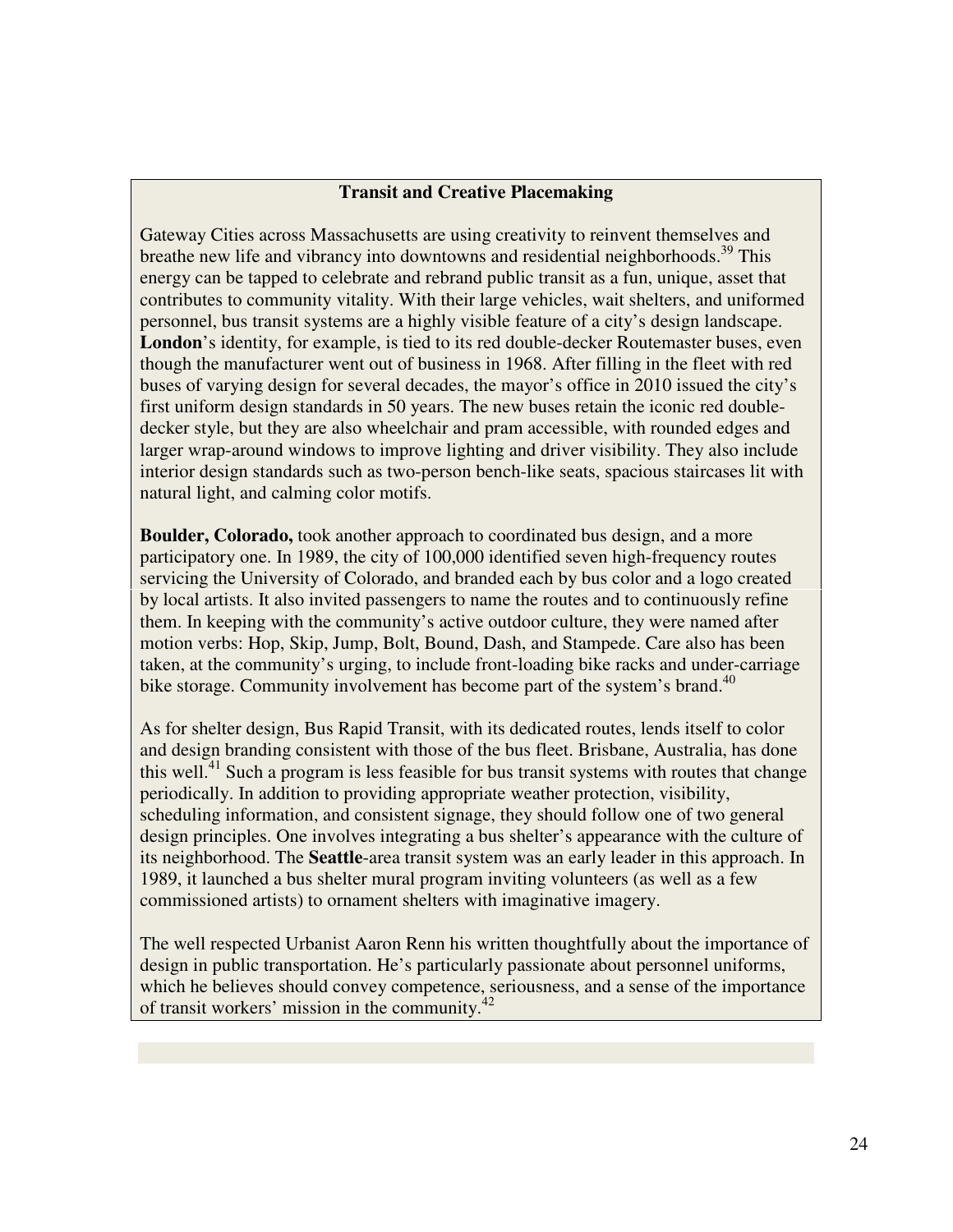## **Leadership in Midsize City Transit Delivery**

### **Champaign-Urbana, Illinois**

Champaign-Urbana, home to the state's flagship university, offers a good example of how smaller municipalities and anchor institutions can work together to fund state-of-theart public transit. The Champaign-Urbana Mass Transit District (MTD), created in 1970, serves an area population of about 232,000 and provides more than 11 million rides a year, with one dollar fares and a \$60 annual pass. To ground the system fiscally, all 38,000 university students pay a \$46 transportation fee each semester in exchange for unlimited use of the bus system; the MTD also levies a 25-cent property tax per \$100 of assessed valuation. In addition, the university funds airport shuttle routes, with services available to all area residents. In 1999, the MTD opened an intermodal facility in downtown Champaign—the Illinois Terminal—linking public bus transit to Amtrak and intercity bus service provided by Greyhound and others. Combined with upgrades such as real-time service planning apps, the retirement of 45 diesel buses and purchase of elongated and diesel-electric hybrid buses, and a price reduction of annual passes from \$235 to \$60, success bred success: between 2008 and 2012, bus ridership increased by 20 percent. $43$ 

### **Grand Rapids, Michigan**

Grand Rapids, a city with a relatively stable population of about 190,000 in southwestern Michigan, was the second city in the country to convert its streetcar system to bus transit, in 1935. Today, it is about to take another big step into the future: "The Rapid" interurban bus system is planning to open a 9.8-mile, 19-station rapid transit "Silver" line from the downtown "Medical Mile" through one of the city's most impoverished neighborhoods to two inner ring suburbs. With combined federal, state, and local funding, the project much like Boston's Silver Line—intends to both provide access to jobs for the neighborhood's working poor and attract private investment in transit-oriented development. With completion anticipated in 2015, the Silver Line will include dedicated bus lanes, signal priority, and off-board fare collection, reducing auto commute times by 40 percent. The project attracted support from local metro residents, politicians, and business leaders in part because over the past ten years The Rapid had improved services and connectivity, including the construction in 2004 of a downtown intermodal transit center with interurban bus service. As a result, Grand Rapids developed a culture of public transit, with ridership more than doubling between 2003 and 2012.<sup>44</sup>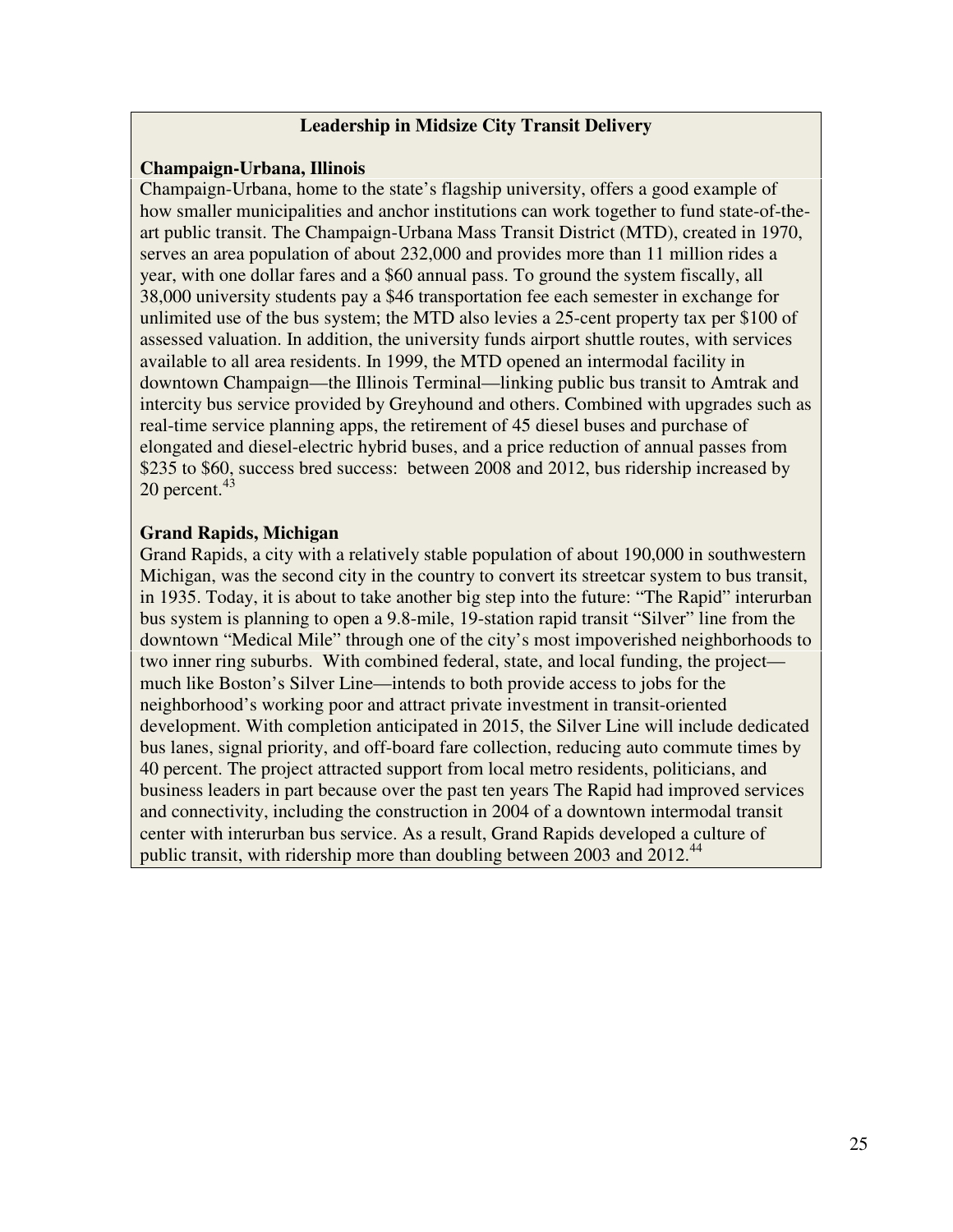# **V. CONCLUDING THOUGHTS**

New transportation investments are crucial to building the Commonwealth's  $21<sup>st</sup>$ -century economy. State and local leaders pondering the funding and structure of system improvements will need to fundamentally rethink the purpose of the RTAs, and how they can best contribute to economic growth. As decisions are made in the coming months that will likely have great influence over how public transit will shape our regions decades into the future, five key considerations merit particular focus:

**1. Aligning oversight responsibility with the source of funding.** If future RTA funding is generated from regional sources, than ultimately regions are responsible for monitoring performance to ensure that these dollars are invested well on behalf of their taxpayers. Alternatively, if the Legislature choses to fund RTAs with a significant infusion of new revenue collected from residents across the Commonwealth, than MassDOT should bear responsibility to see that these resources are programmed efficiently. The department must have the resources and staffing to fulfill this obligation.

**2. Investing in comprehensive service planning.** Whether the state is infusing more money for regional public transit, or regions are empowered to raise funds based on local needs and aspirations, ensuring that all RTAs have funding in place to conduct a thorough comprehensive service plan that quantifies and evaluates the opportunities for cost-effective service improvements is critical.

**3. Providing access to transportation assets.** As investments are made to improve RTA-MBTA commuter rail connections, the state should ensure that the cost of commuter rail fares are not prohibitive for lower-wage Gateway City workers. The cost of offering subsidies for this population should be carefully weighed against the benefits and alternative strategies for providing greater access to jobs.

**4. Connecting transportation and land use planning.** Given the level of spending on transportation infrastructure under consideration, it is imperative that the state takes all steps necessary to ensure that these funds generate real return on investment. Putting in place tools to give local communities powers to coordinate land use planning with transportation investment is essential. Continuing to align other state infrastructure spending with transportation investment will also be critical.

**5. Building community buy-in for the long term.** MassDOT's transportation vision should not be a singular outreach effort geared toward winning legislative approval. Working to build broad-based support in each region of the state for bold investments in multi-modal transportation systems will require a long-term campaign. MassDOT, along with its partners, must develop a thoughtful strategy to continue building the culture of support for high-quality mobility options across all modes throughout the Commonwealth long after a revenue package is approved.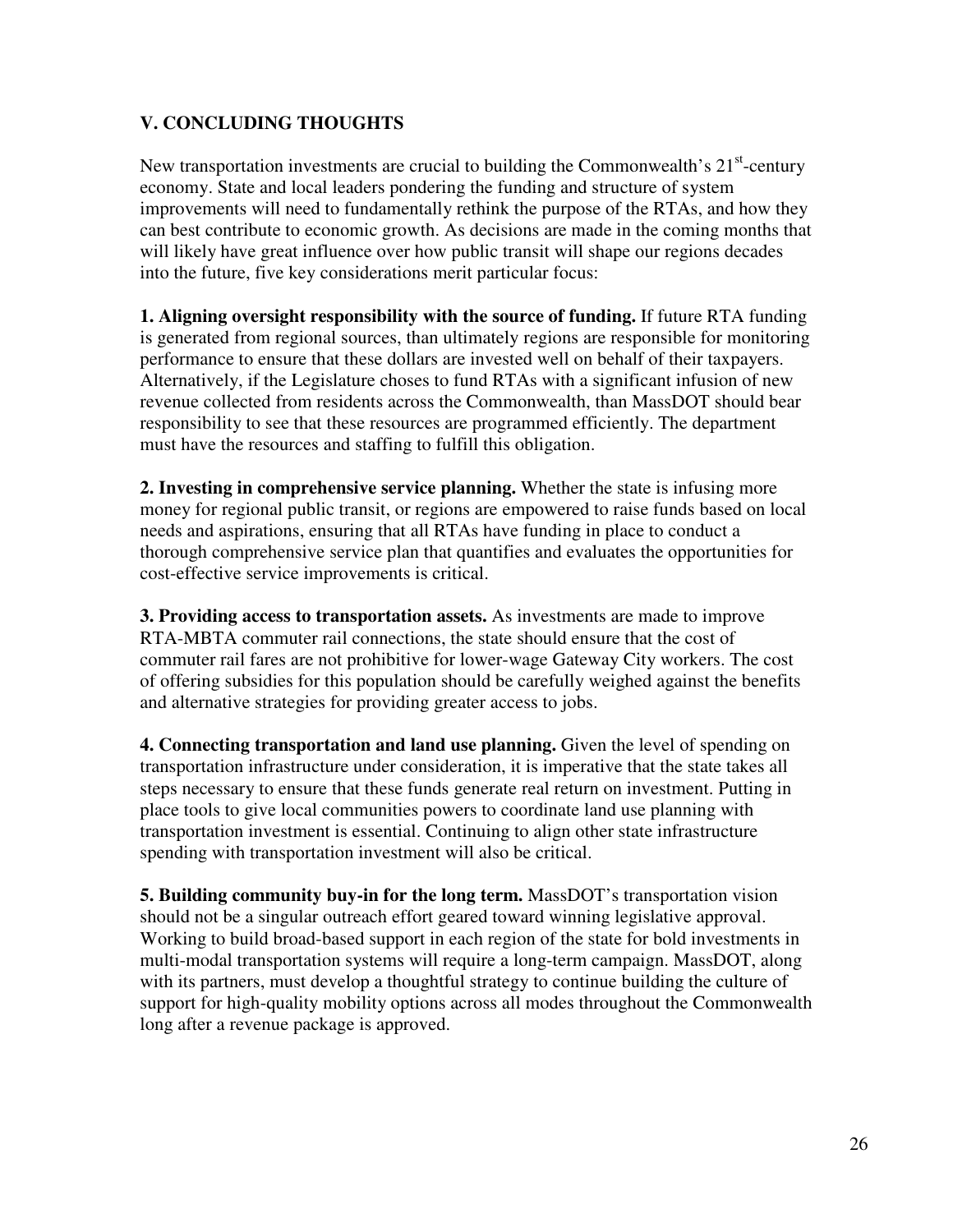### **NOTES**

 $\overline{a}$ 

<sup>1</sup> Saurav Bhatta and Matthew Drennan. "The Economic Benefits of Public Investment in Transportation: A Review of Recent Literature" *Journal of Planning Education and Research* 22(3) (2003).

2 Antonio Ciccone and Robert Hall. "Productivity and the Density of Economic Activity," *American Economic Review* 86 (1996). Also see Gloria Ohland and others. "Are We There Yet? Creating Complete Communities for 21<sup>st</sup> Century America" (Washington, DC: Reconnecting America, 2012).

<sup>3</sup> Adella Santos and others. "Summary of Travel Trends: 2009 National Household Travel Survey" (Washington, DC: US Department of Transportation, 2011); Michael Sivak "Driving Forces: Fewer Young, But More Elderly, Have Driver's Licenses" *University of Michigan Transportation Research Institute Research Review* 42(4) (2011). Benjamin Davis and others. "Transportation and the New Generation" (Washington, DC: US PIRG Education Fund, 2012).

<sup>4</sup> Christopher Leinberger and Mariela Alfonzo. "Walk this Way: The Economic Promise of Walkable Places in Metropolitan Washington, DC" (Washington, DC: Brookings Institution, 2012); "The 2011 Community Preference Survey" (Washington, DC: National Association of Realtors, 2011).

<sup>5</sup> For example, see Peter Mieszkowski and Edwin Mills. "The Causes of Metropolitan Suburbanization." *Journal of Economic Perspectives* 7(3) (1993).

<sup>6</sup> Elizabeth Kneebone. "Job Sprawl Revisited: The Changing Geography of Metropolitan Employment" (Washington, DC: Brookings Institution, 2009).

<sup>7</sup> Alan Berube and others. "Missed Opportunity: Transit and Jobs in Metropolitan America" (Washington, DC: Brookings Institution, 2011).

8 Dagney Faulk and Michael Hicks. "The Economic Effects of Bus Transit in Small Cities" *Public Finance Review* 38 (5) (2010).

<sup>9</sup> Piyushimita Thakuriah and Lei Tang. "Longitudinal Analysis of Effect of Transportation Difficulties on Earnings Among Young Adults from Disadvantaged Families" *Transportation Research Board Annual Meeting Paper #08-2592* (Washington, DC: Transportation Research Board, 2008).

 $10$  For example, see Margy Waller. "High Cost or High Opportunity Cost? Transportation and Family Economic Success" (Washington, DC: Brookings Institution, 2005).

<sup>11</sup> Barry Bluestone and others, "The Greater Boston Housing Report Card 2012: A New Paradigm for Housing in Greater Boston" (Boston, MA: Northeastern University, 2012).

 $12$  Raven Molloy and Hui Shan. "The Effect of Gasoline Prices on Household Location" (Washington, DC:

Federal Reserve Board, 2010).

<sup>13</sup> For example, see Dena Belzer and Gerald Autler, "Transit-Oriented Development: Moving from Rhetoric to Reality" (Washington, DC: Brookings Institution, 2002).

<sup>14</sup> Dena Belzer and others "Transit and Regional Economic Development" (Oakland, CA: Center for Transit Oriented Development, 2011).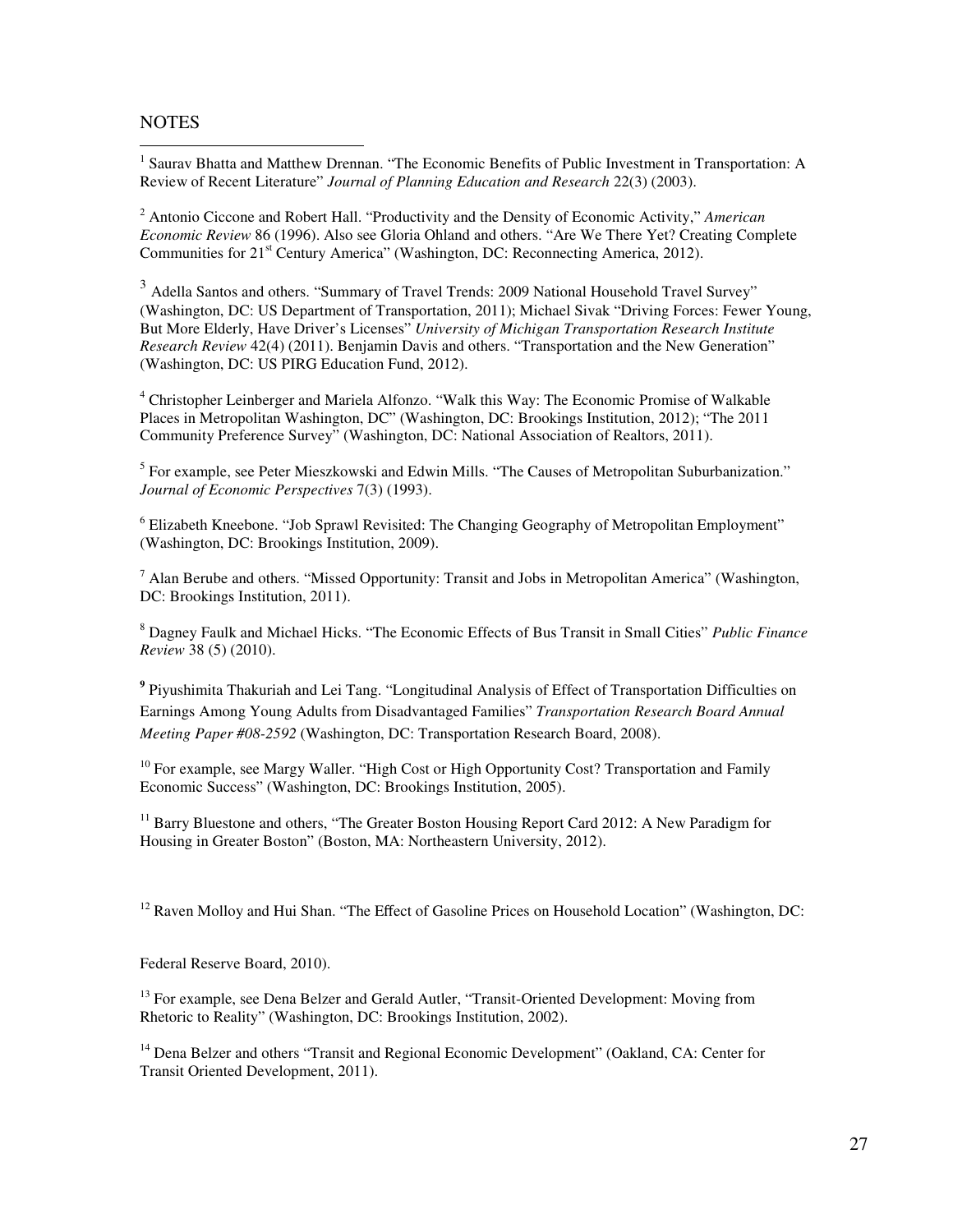$\overline{a}$ <sup>15</sup> Edward L. Glaeser, "Which Places Are Growing?" (Cambridge, MA: Rappaport Institute for Greater Boston, March 2011).

<sup>16</sup> "Massachusetts Clean Energy and Climate Plan for 2020" (Boston, MA: Executive Office of Energy and Environmental Affairs, 2010); Todd Litman, "Rail Transit in America: A Comprehensive Evaluation of Benefit Benefits" (Victoria, BC: Victoria Transport Policy Institute, 2011).

<sup>17</sup> US Travel Association. "The Economic Impact of Travel on Massachusetts Counties, 2011" (Boston, MA: Massachusetts Office of Travel and Tourism, 2012).

<sup>18</sup> Gregory Thomson and others. "What Really Matters for Increasing Transit Ridership: Understanding the Determinants of Transit Ridership Demand in Broward County, Florida" *Urban Studies* 49(15) (2012).

<sup>19</sup> Peter Newman and Jeffrey Kenworthy. "Urban Design to Reduce Automobile Dependence" *Opolis* 2(1) 2006.

 $20$  For example, see Deborah Matherly. "Developing a Performance-Based Transit Allocation Formula: Case Study for a Participatory Process" *Transportation Research Record No. 1604* (Washington, DC: Transportation Research Board, 1997); Thomas Cook and Judson Lawrie. "Use of Performance Standards and Measures for Public Transportation Systems" *NCDOT Research Project 2004-10* (Raleigh, NC: North Carolina State University, 2004); Robert Stanley and Patricia Hendren. "Performance-Based Measures in Transit Fund Allocation" *TRCP Synthesis 56* (Washington, DC: Transportation Research Board, 2004).

 $21$  Forman and others (2011).

<sup>22</sup> "GreenDOT Implementation Plan" (Boston, MA: Massachusetts Department of Transportation, December 2012).

<sup>23</sup> Mindy Rhindress and others. "Understanding How to Motivate Communities to Support and Ride Public Transportation" TCRP Report 122 (Washington, DC: Transportation Research Board, 2008). These themes were also common in 10 focus groups the MassINC Polling Group convened with voters in regions across Massachusetts in June 2012.

<sup>24</sup> Darrin Nordahl. *Making Transit Fun* (Washington, DC: Island Press, 2012).

<sup>25</sup> John Devney. "Changing Perceptions of the Bus with Branded Services" *Australasian Transport Research Forum Proceedings* (2011).

<sup>26</sup> Clarence Eckerson. "Hop, Skip, Jump Aboard a Boulder Bus" *www*.*streetfilms.org* (2008).

<sup>27</sup> Jarrett Walker. *Human Transit: How Clearer Thinking about Public Transit Can Enrich Our Communities and Our Lives* (Washington, DC: Island Press, 2012).

<sup>28</sup> See Mike Lydon and others. "Tactical Urbanism 2" (New York, NY: Street Plans Collaborative, 2012); "Benjamin Forman and Tyler Creighton. "Building Vibrancy: Creative Placemaking Strategies for Gateway City Growth and Renewal" (Boston, MA: MassINC, 2012).

<sup>29</sup> Graham Currie and Ian Wallis. "Effective Ways to Grow Urban Bus Markets" *Journal of Transport Geography* 16 (2008).

 $30$  Kari Edison Watkins. "Where Is My Bus? Impact of Mobile Real-Time Information on the Perceived and Actual Wait Time of Transit Riders" *Transportation Research Part A: Policy and Practice* 45(8) (2011).

 $31$  Brian Ferris and others. "OneBusAway: Results from Providing Real-Time Arrival Information